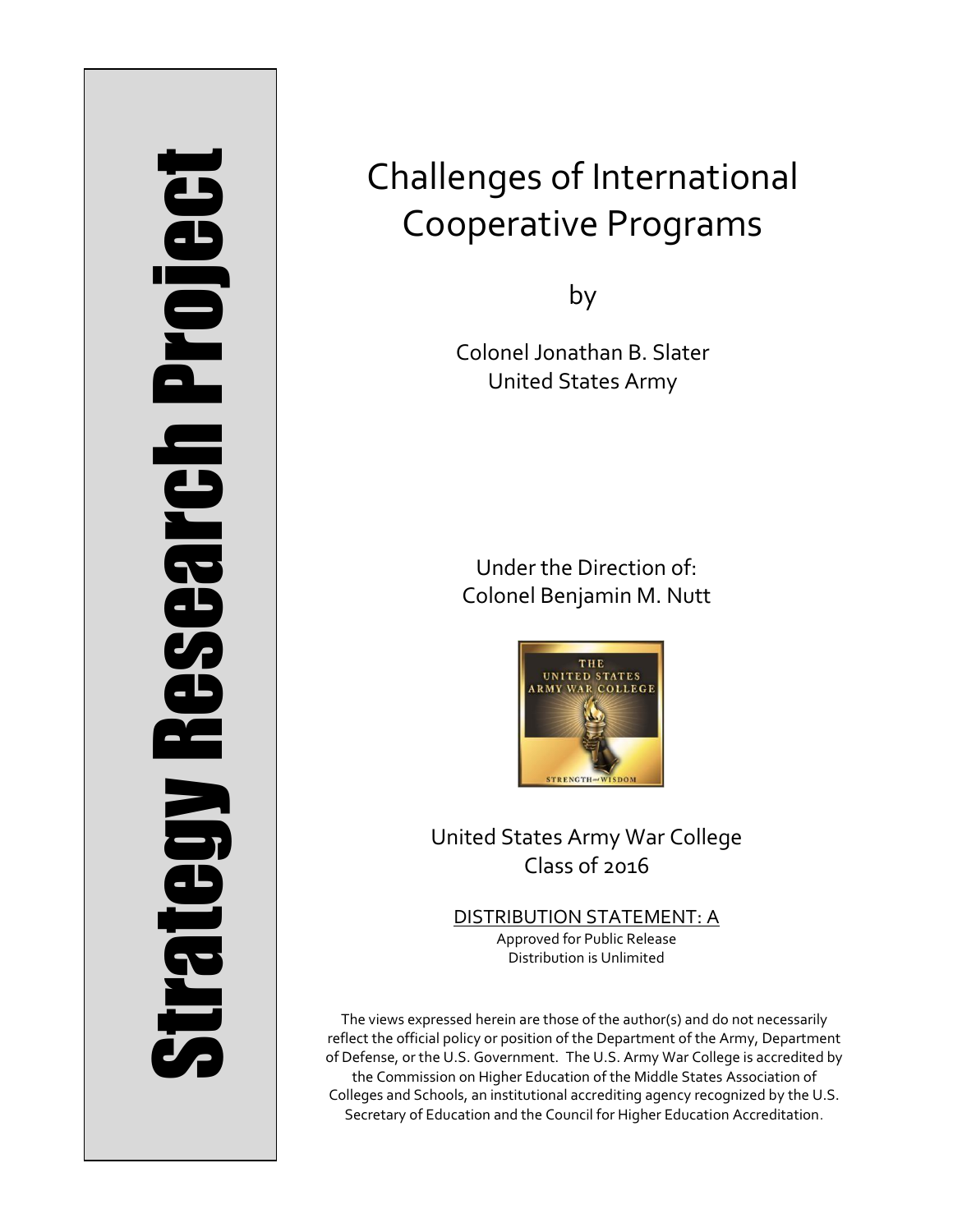| <b>REPORT DOCUMENTATION PAGE</b>                                                                                                                                                                                                                                                                                                                                                                                                                                                                                                                                                                                                                                                                                                                                                                                                                                                                                                                                                                                                                                                                                                                                                                                                                                       |                                                                                |                    |                                                              |                     |                                                         | Form Approved--OMB No. 0704-0188    |  |  |
|------------------------------------------------------------------------------------------------------------------------------------------------------------------------------------------------------------------------------------------------------------------------------------------------------------------------------------------------------------------------------------------------------------------------------------------------------------------------------------------------------------------------------------------------------------------------------------------------------------------------------------------------------------------------------------------------------------------------------------------------------------------------------------------------------------------------------------------------------------------------------------------------------------------------------------------------------------------------------------------------------------------------------------------------------------------------------------------------------------------------------------------------------------------------------------------------------------------------------------------------------------------------|--------------------------------------------------------------------------------|--------------------|--------------------------------------------------------------|---------------------|---------------------------------------------------------|-------------------------------------|--|--|
| The public reporting burden for this collection of information is estimated to average 1 hour per response, including the time for reviewing instructions, searching existing data sources, gathering and<br>maintaining the data needed, and completing and reviewing the collection of information. Send comments regarding this burden estimate or any other aspect of this collection of information, including<br>suggestions for reducing the burden, to Department of Defense, Washington Headquarters Services, Directorate for Information Operations and Reports (0704-0188), 1215 Jefferson Davis Highway, Suite<br>1204, Arlington, VA 22202-4302. Respondents should be aware that notwithstanding any other provision of law, no person shall be subject to any penalty for failing to comply with a collection of information<br>if it does not display a currently valid OMB control number. PLEASE DO NOT RETURN YOUR FORM TO THE ABOVE ADDRESS.                                                                                                                                                                                                                                                                                                      |                                                                                |                    |                                                              |                     |                                                         |                                     |  |  |
|                                                                                                                                                                                                                                                                                                                                                                                                                                                                                                                                                                                                                                                                                                                                                                                                                                                                                                                                                                                                                                                                                                                                                                                                                                                                        | 1. REPORT DATE (DD-MM-YYYY)                                                    | 2. REPORT TYPE     |                                                              |                     |                                                         | 3. DATES COVERED (From - To)        |  |  |
| 01-04-2016<br><b>4. TITLE AND SUBTITLE</b>                                                                                                                                                                                                                                                                                                                                                                                                                                                                                                                                                                                                                                                                                                                                                                                                                                                                                                                                                                                                                                                                                                                                                                                                                             |                                                                                |                    | STRATEGY RESEARCH PROJECT                                    |                     |                                                         | <b>5a. CONTRACT NUMBER</b>          |  |  |
|                                                                                                                                                                                                                                                                                                                                                                                                                                                                                                                                                                                                                                                                                                                                                                                                                                                                                                                                                                                                                                                                                                                                                                                                                                                                        | <b>Challenges of International Cooperative Programs</b>                        |                    |                                                              |                     |                                                         |                                     |  |  |
|                                                                                                                                                                                                                                                                                                                                                                                                                                                                                                                                                                                                                                                                                                                                                                                                                                                                                                                                                                                                                                                                                                                                                                                                                                                                        |                                                                                |                    |                                                              |                     |                                                         | <b>5b. GRANT NUMBER</b>             |  |  |
|                                                                                                                                                                                                                                                                                                                                                                                                                                                                                                                                                                                                                                                                                                                                                                                                                                                                                                                                                                                                                                                                                                                                                                                                                                                                        |                                                                                |                    |                                                              |                     |                                                         | 5c. PROGRAM ELEMENT NUMBER          |  |  |
| 6. AUTHOR(S)                                                                                                                                                                                                                                                                                                                                                                                                                                                                                                                                                                                                                                                                                                                                                                                                                                                                                                                                                                                                                                                                                                                                                                                                                                                           |                                                                                |                    |                                                              |                     |                                                         | <b>5d. PROJECT NUMBER</b>           |  |  |
| <b>United States Army</b>                                                                                                                                                                                                                                                                                                                                                                                                                                                                                                                                                                                                                                                                                                                                                                                                                                                                                                                                                                                                                                                                                                                                                                                                                                              | Colonel Jonathan B. Slater                                                     |                    |                                                              |                     |                                                         | <b>5e. TASK NUMBER</b>              |  |  |
|                                                                                                                                                                                                                                                                                                                                                                                                                                                                                                                                                                                                                                                                                                                                                                                                                                                                                                                                                                                                                                                                                                                                                                                                                                                                        |                                                                                |                    |                                                              |                     |                                                         | <b>5f. WORK UNIT NUMBER</b>         |  |  |
|                                                                                                                                                                                                                                                                                                                                                                                                                                                                                                                                                                                                                                                                                                                                                                                                                                                                                                                                                                                                                                                                                                                                                                                                                                                                        | 7. PERFORMING ORGANIZATION NAME(S) AND ADDRESS(ES)<br>Colonel Benjamin M. Nutt |                    |                                                              |                     | 8. PERFORMING ORGANIZATION<br><b>REPORT NUMBER</b>      |                                     |  |  |
| 9. SPONSORING/MONITORING AGENCY NAME(S) AND ADDRESS(ES)                                                                                                                                                                                                                                                                                                                                                                                                                                                                                                                                                                                                                                                                                                                                                                                                                                                                                                                                                                                                                                                                                                                                                                                                                |                                                                                |                    |                                                              |                     |                                                         | 10. SPONSOR/MONITOR'S ACRONYM(S)    |  |  |
|                                                                                                                                                                                                                                                                                                                                                                                                                                                                                                                                                                                                                                                                                                                                                                                                                                                                                                                                                                                                                                                                                                                                                                                                                                                                        |                                                                                |                    | U.S. Army War College, 122 Forbes Avenue, Carlisle, PA 17013 |                     | <b>11. SPONSOR/MONITOR'S REPORT</b><br><b>NUMBER(S)</b> |                                     |  |  |
| <b>12. DISTRIBUTION / AVAILABILITY STATEMENT</b><br>Distribution A: Approved for Public Release. Distribution is Unlimited.<br>Please consider submitting to DTIC for worldwide availability?<br>YES: $\boxtimes$ or NO: $\Box$ (student check one)                                                                                                                                                                                                                                                                                                                                                                                                                                                                                                                                                                                                                                                                                                                                                                                                                                                                                                                                                                                                                    |                                                                                |                    |                                                              |                     |                                                         |                                     |  |  |
| YES: <b>Z</b> or NO: □ (PA check one)<br>Project Adviser recommends DTIC submission?                                                                                                                                                                                                                                                                                                                                                                                                                                                                                                                                                                                                                                                                                                                                                                                                                                                                                                                                                                                                                                                                                                                                                                                   |                                                                                |                    |                                                              |                     |                                                         |                                     |  |  |
| <b>13. SUPPLEMENTARY NOTES</b>                                                                                                                                                                                                                                                                                                                                                                                                                                                                                                                                                                                                                                                                                                                                                                                                                                                                                                                                                                                                                                                                                                                                                                                                                                         |                                                                                |                    |                                                              |                     |                                                         |                                     |  |  |
| Word Count: 6215                                                                                                                                                                                                                                                                                                                                                                                                                                                                                                                                                                                                                                                                                                                                                                                                                                                                                                                                                                                                                                                                                                                                                                                                                                                       |                                                                                |                    |                                                              |                     |                                                         |                                     |  |  |
| <b>14. ABSTRACT</b><br>The United States will not go to war in the foreseeable future without allies and international partners by<br>its side. It is critical for the Department of Defense (DoD) to continue to pursue International Cooperative<br>programs to promote interoperability, improve logistics efficiencies, harness the best technological<br>capabilities among allies, and reduce costs for systems procurement. This paper will discuss the DoD<br>International Cooperation guidance, national power (Diplomatic, Informational, Military, and Economic)<br>aspects of international cooperative programs, international considerations, DoD acquisition policy, and<br>Congressional actions needed to further support international cooperative programs. There are challenges<br>in all of these areas that need to be considered by a program manager and the requirements owner to<br>ensure that policy directives are balanced with needs of the user. Ultimately, international cooperative<br>acquisition programs pose many benefits to all nations involved, such as reduced costs, better operational<br>interoperability, and stronger alliances that warrant the additional efforts required to execute an<br>international program. |                                                                                |                    |                                                              |                     |                                                         |                                     |  |  |
| <b>15. SUBJECT TERMS</b><br>Acquisition, Policy, International Armaments Cooperation, ITAR, Globalization                                                                                                                                                                                                                                                                                                                                                                                                                                                                                                                                                                                                                                                                                                                                                                                                                                                                                                                                                                                                                                                                                                                                                              |                                                                                |                    |                                                              |                     |                                                         |                                     |  |  |
|                                                                                                                                                                                                                                                                                                                                                                                                                                                                                                                                                                                                                                                                                                                                                                                                                                                                                                                                                                                                                                                                                                                                                                                                                                                                        | 16. SECURITY CLASSIFICATION OF:                                                |                    | 17. LIMITATION                                               | 18. NUMBER OF PAGES |                                                         | 19a. NAME OF RESPONSIBLE PERSON     |  |  |
| a. REPORT<br>UU                                                                                                                                                                                                                                                                                                                                                                                                                                                                                                                                                                                                                                                                                                                                                                                                                                                                                                                                                                                                                                                                                                                                                                                                                                                        | <b>b. ABSTRACT</b><br>UU                                                       | c. THIS PAGE<br>UU | OF ABSTRACT<br>UU                                            | 31                  |                                                         | 19b. TELEPHONE NUMBER (w/area code) |  |  |
|                                                                                                                                                                                                                                                                                                                                                                                                                                                                                                                                                                                                                                                                                                                                                                                                                                                                                                                                                                                                                                                                                                                                                                                                                                                                        |                                                                                |                    |                                                              |                     |                                                         |                                     |  |  |

**Standard Form 298** (Rev. 8/98), Prescribed by ANSI Std. Z39.18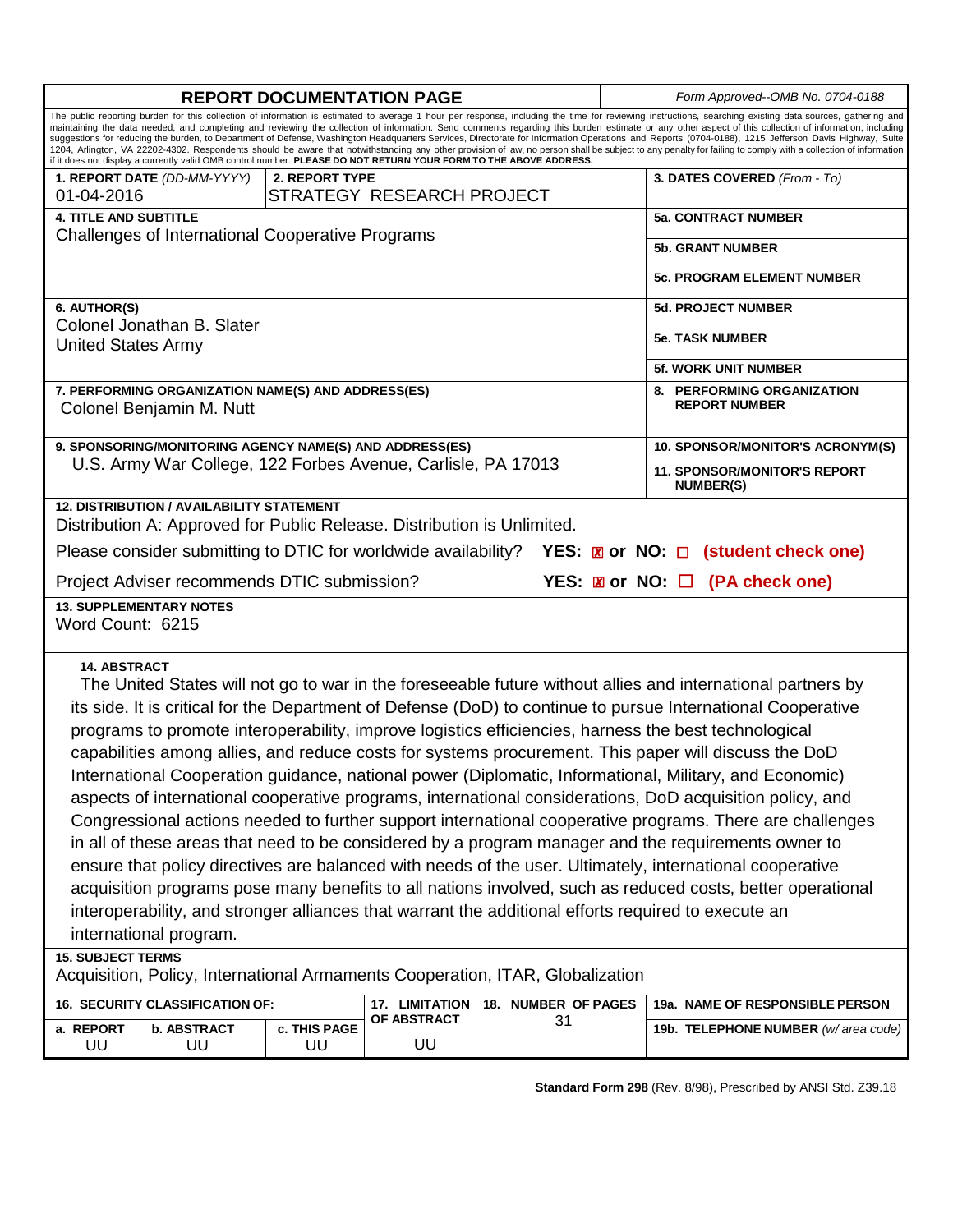### Challenges of International Cooperative Programs

(6215 words)

### **Abstract**

The United States will not go to war in the foreseeable future without allies and international partners by its side. It is critical for the Department of Defense (DoD) to continue to pursue International Cooperative programs to promote interoperability, improve logistics efficiencies, harness the best technological capabilities among allies, and reduce costs for systems procurement. This paper will discuss the DoD International Cooperation guidance, national power (Diplomatic, Informational, Military, and Economic) aspects of international cooperative programs, international considerations, DoD acquisition policy, and Congressional actions needed to further support international cooperative programs. There are challenges in all of these areas that need to be considered by a program manager and the requirements owner to ensure that policy directives are balanced with needs of the user. Ultimately, international cooperative acquisition programs pose many benefits to all nations involved, such as reduced costs, better operational interoperability, and stronger alliances that warrant the additional efforts required to execute an international program.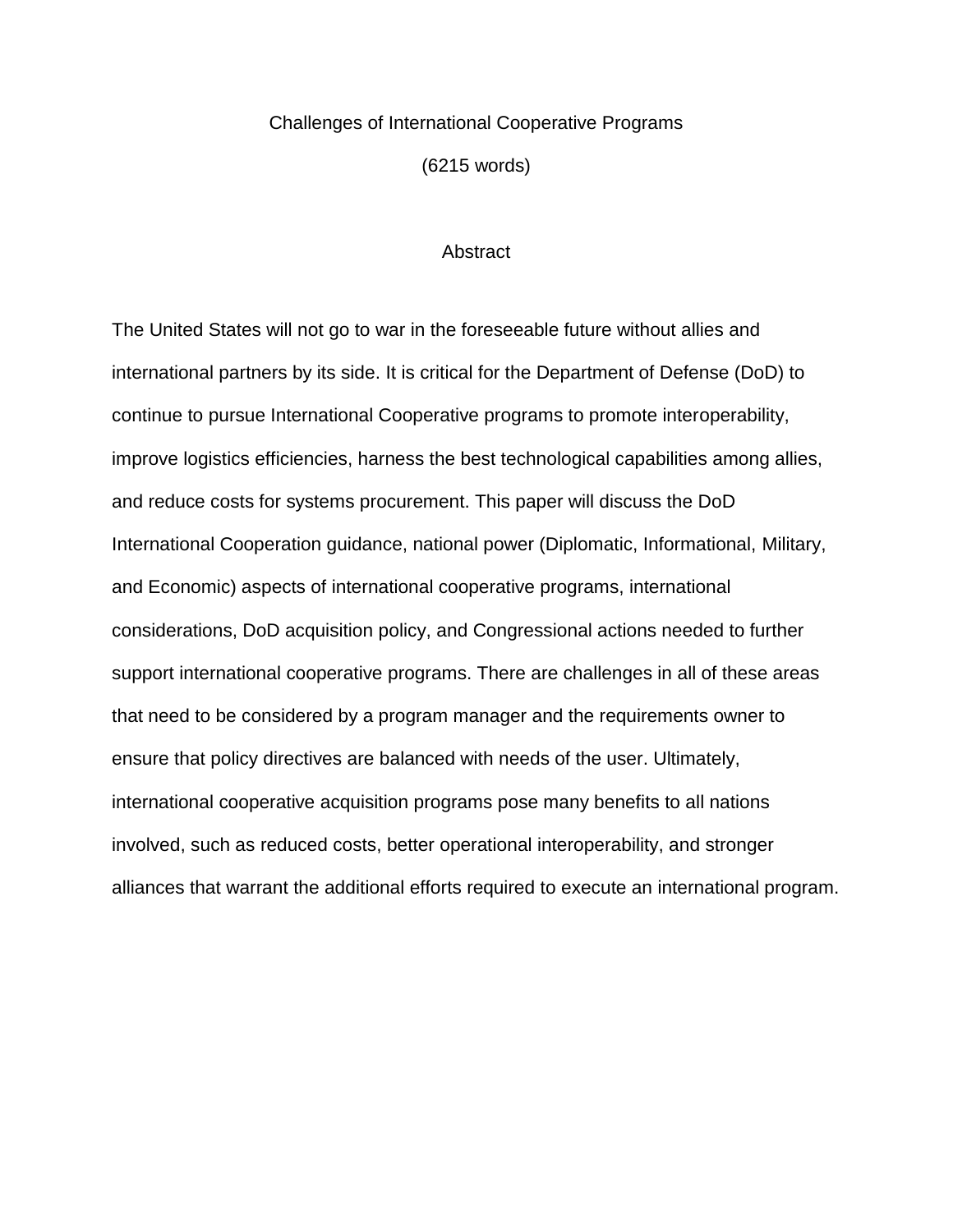### **Challenges of International Cooperative Programs**

U.S. security for the twenty-first century (both militarily and industrially) requires a global strategy. In the future, virtually all security scenarios that affect the nation will involve other nations, and technology and industry will themselves be global.

-Jacque Gansler<sup>1</sup>

United States (U.S.) Code, Title 10 and Department of Defense (DoD) acquisition policy states that program managers, "Shall pursue international armaments cooperation to the maximum extent feasible, consistent with sound business practice and with overall political, economic, technological, and national security goals of the United States."<sup>2</sup> It must be acknowledged that there are challenges to establishing an international cooperative program, but these programs have been successfully executed in the past and the benefits justify the additional effort. International cooperative programs impact military interoperability, have multinational economic implications, and signal national intent in the international arena.

A fundamental understanding of the DoD acquisition process is necessary before embarking on the discussion of an international cooperative program. The DoD acquisition process is complex and is constrained by law, policy, and funding challenges. First, the process is founded on a validated requirement which addresses a capability gap. The requirement must then be approved through the Joint Capabilities Integration and Development System process. The requirement is ultimately prioritized against others for funding at the service department level. Once approved and funded, the program is initiated, proceeding through the acquisition phases of Materiel Solution Analysis, Technology Development, Engineering and Manufacturing Development and Demonstrations, and Production and Deployment. It is during the requirements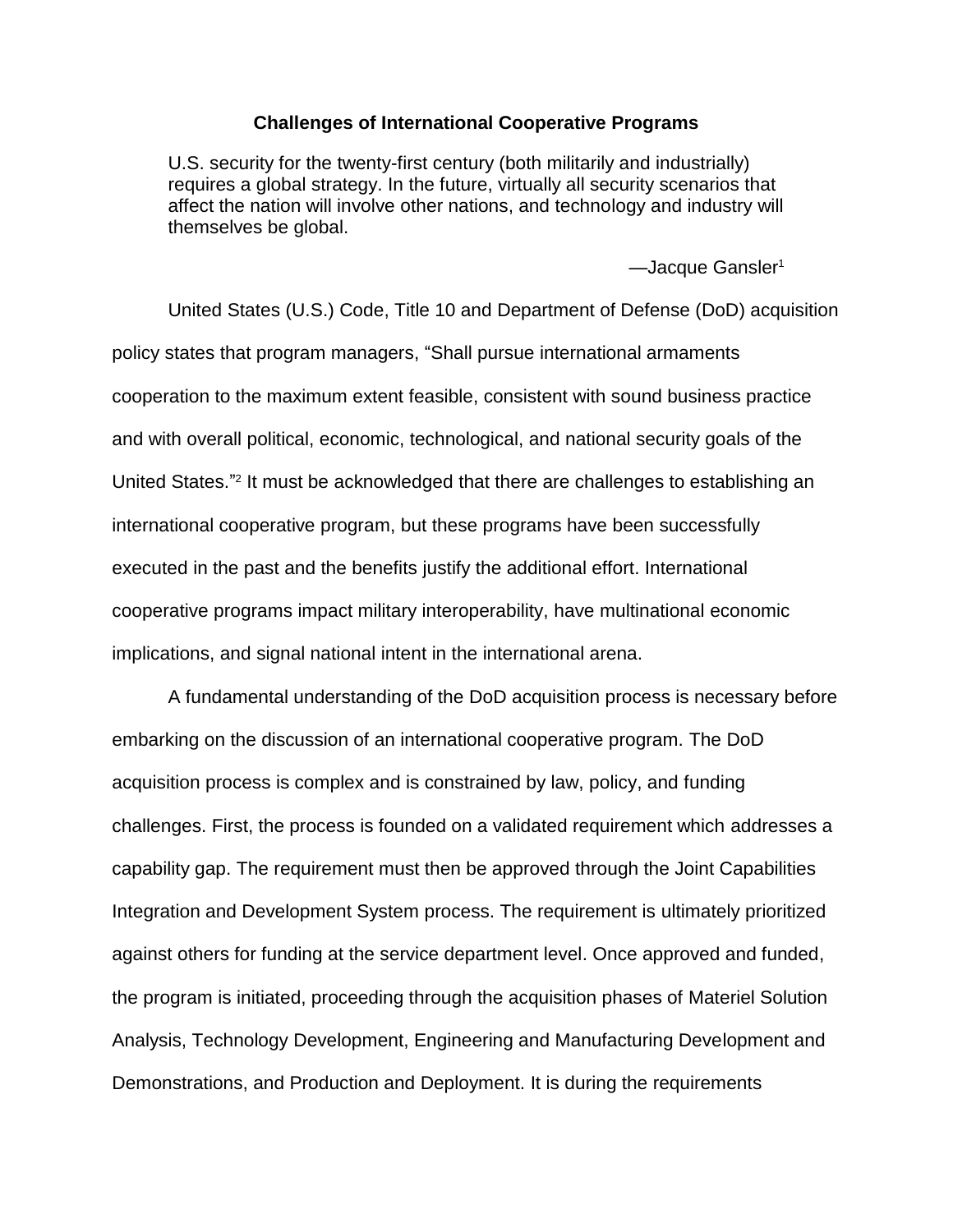generation process and in early phases that DoD agencies should consider allies and partners in the pursuit of the new capability.

Complicating matters, the program manager is constrained by the DoD acquisition system and U.S. political agendas as well as international interests, and International Cooperation process knowhow thereby reducing the U.S. government's ability to capitalize on the strategic value of international cooperative programs. I contend that although the majority of the discussions of this paper are directed at DoD, the lessons are applicable to all branches of governmental acquisition. Whether applied by a single service, jointly, or between Inter-agency partners, savings can be realized, benefitting the U.S. taxpayer. Organizations such as the Department of Homeland Security, the Coast Guard, and Law Enforcement agencies have common capability requirements with other nations and between jurisdictions (federal/state/local) which could be addressed through a form of a Joint Interagency Intergovernmental and Multinational acquisition approach.

This paper will discuss the DoD International Cooperation guidance, national power (Diplomatic, Informational, Military, and Economic) aspects of international armaments programs, international considerations, DoD acquisition policy, and congressional actions needed to further support international cooperative programs. There are challenges in all of these areas that need to be considered by an agency's program manager and requirements owner to ensure that policy directives are balanced with the needs of the user. Ultimately, international cooperative acquisition programs pose many benefits to the nation, such as reduced costs, better interoperability, and stronger alliances.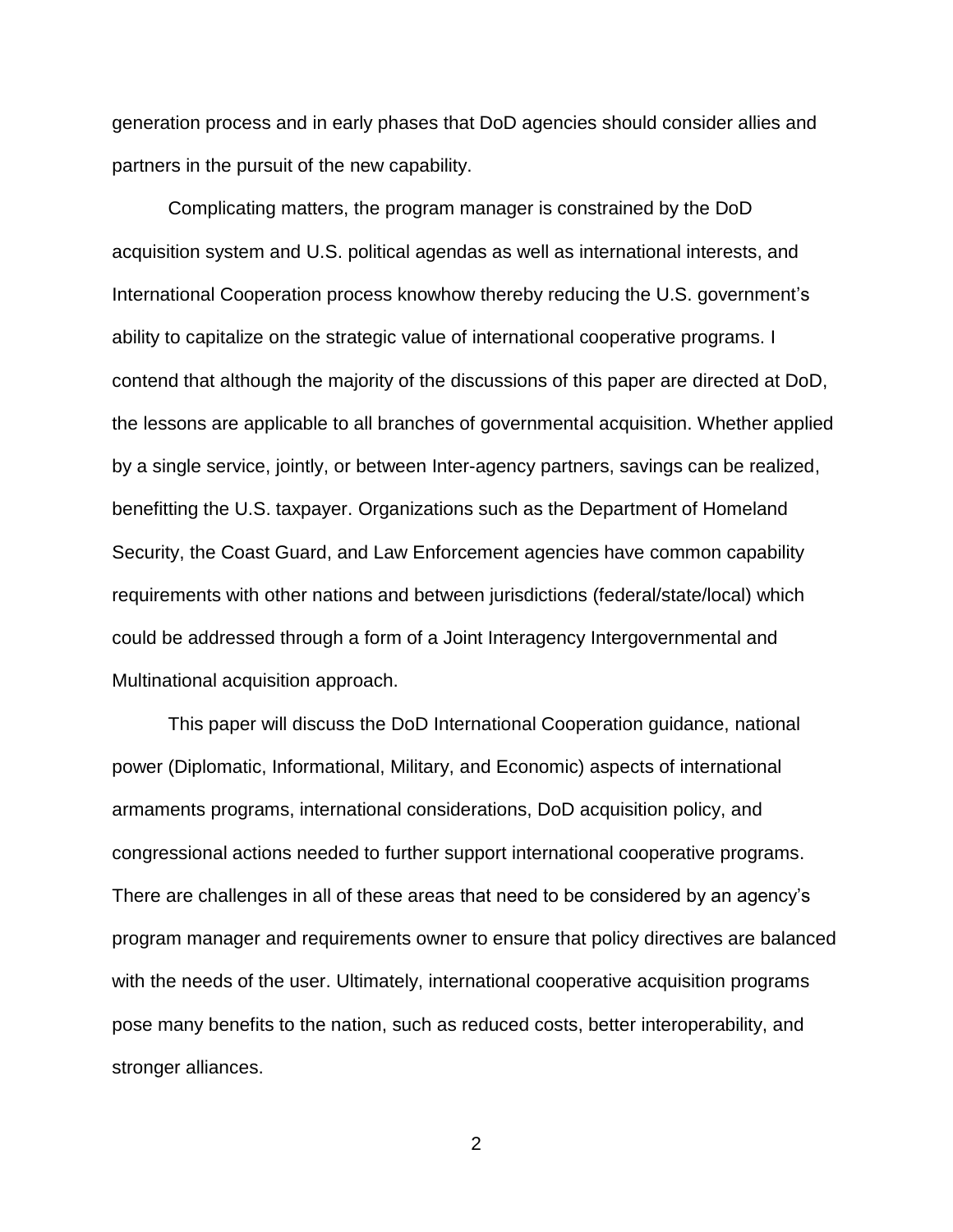### International Cooperation Overview

To begin, it is necessary to understand what international cooperation is and its key aspects. The International Cooperation in Acquisition, Technology, and Logistics (AT&L) Handbook states "international cooperative programs involve (1) research, development, test, evaluation and/or production and logistics; (2) mutual and equitable sharing of effort, cost and risk; and (3) sharing of the resulting information, equipment or other benefits." <sup>3</sup> Furthermore, DoD instruction 2000.2 specifies that international cooperation can include, "Procurement of foreign technology, equipment, systems or logistics support."<sup>4</sup> It is a comprehensive process that enables greater technology, risk, and cost sharing among participants as well as provides incentives for participating nation's defense industries.

Defense Security Cooperation is critical from a national power perspective and is therefore a priority across DoD. The U.S. government places such high priority on interoperability with allies and partners that DoD policies states that, "A cooperative development program with one or more allied nations is preferred to a new, joint, DoD Component or Government Agency development program, or DoD Component-unique development program." <sup>5</sup> Politically, international programs support diplomatic policy and bind the U.S. to its allies and partners. The International Cooperation in Acquisition, Technology and Logistics (IC in AT&L) Handbook presents the core objectives of International Cooperation in AT&L are:

- Operational to increase military effectiveness through interoperability and partnership with allies and coalition partners,
- Economic to reduce weapons acquisition cost and achieve Better Buying Power (BBP) by sharing costs and economies of scale, avoiding duplication of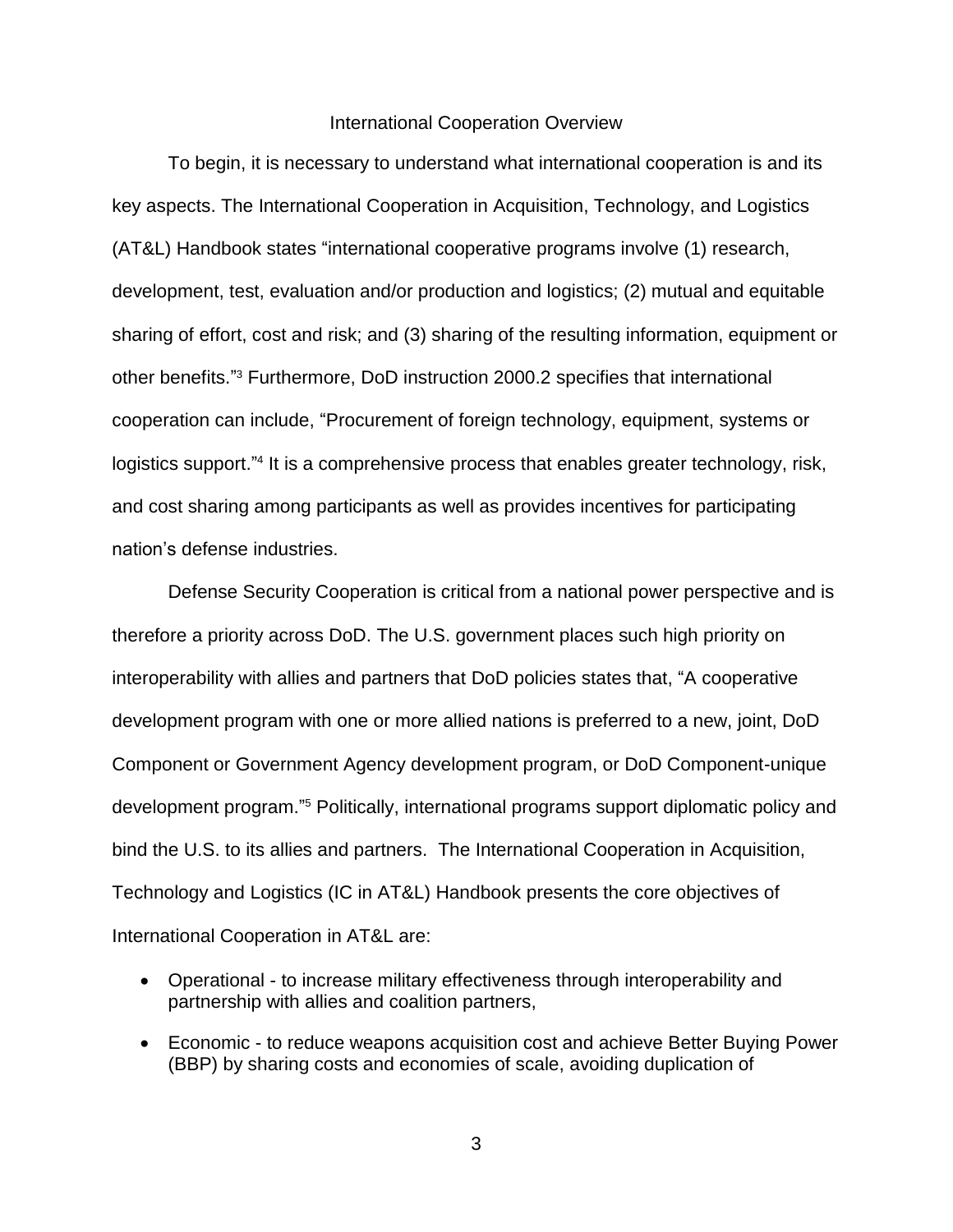development efforts; and achieving the cooperative production or sales of more weapons systems to our allies and friends,

- Technical to access the best defense technology worldwide, and help minimize the capabilities gap with allies and coalition partners,
- Political strengthen alliances and relationships with other friendly countries, and
- Industrial bolster domestic and allied defense industrial bases. $6$

Unlike other forms of international programs, such as Foreign Military Sales (FMS), DoD and other participating nations are full partners in an international cooperative program, providing equitable sharing of program costs using appropriated funds, with the effort cooperatively managed by the DoD and a partner nation or nations to meet mutual requirements.<sup>7</sup> A recent Defense AT&L article stated that, "In fiscal year 2010, DoD concluded 72 agreements for international cooperative programs at a total value of \$2.815 billion, [averaging \$1.072 billion of foreign funds—funds that otherwise would have been paid primarily by DoD]."<sup>8</sup> Much of this was FMS and therefore are not the windfall they appear. The fact is, the U.S. carried the burden of all developmental costs. Further, from a budgeting process, DoD commits limited Program Objective Memorandum funds for these programs, diminishing opportunity to fund other programs. For example, if a pure DoD program had \$500 million dollars programmed for development of system X, all of that money comes from the DoD budget, however, if project X were an international program with cost sharing of say 60 percent U.S. and the remainder from foreign sources, DoD would have \$200 million available to fund other programs. The short term and long term financial implications are considerable. As defense budgets shrink around the world, international cooperative programs are becoming more imperative.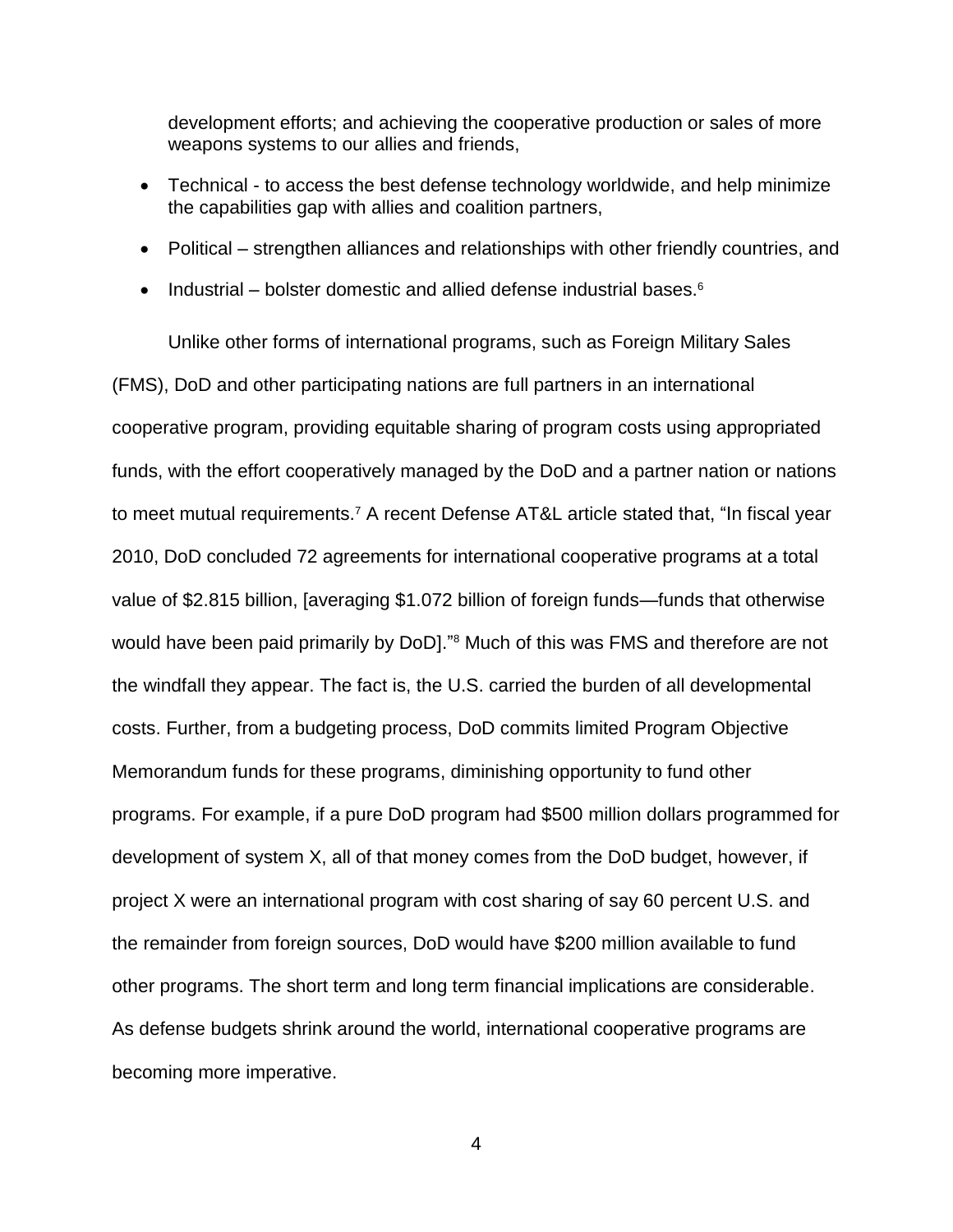The U.S. has benefited both economically and operationally from international cooperative programs. Programs such as the F-35 Joint Strike Fighter (\$4.2 Billion to development), Wideband Global SATOM, Excalibur Precision Guided. Long-Range 155 Artillery Projectile (\$67 million to development), Multiple Launch Rocket System, Advanced Medium Range Air-to-Air Missiles, and C-130J Block upgrades, all have proven the value of international cooperation.<sup>9</sup> As the Department faces an increasingly challenging economic outlook, it is time to address acquisition decisions with emphasis on leveraging multinational efficiencies. A program manager must understand that there are opportunities to improve program affordability through international cooperation from initiation as well as during the program execution. The International Cooperation Handbook provides guidance on how an agency can approach brining in international partners to the acquisition process at many levels as depicted in Figure 1 below.



Figure 1. Building Blocks of International Cooperation in AT&L<sup>10</sup>

The handbook also cites the legal foundation for the activity as well as provides guidance and considerations based on the phase of the program. Although starting a program with international partners provides the most continuity for development of the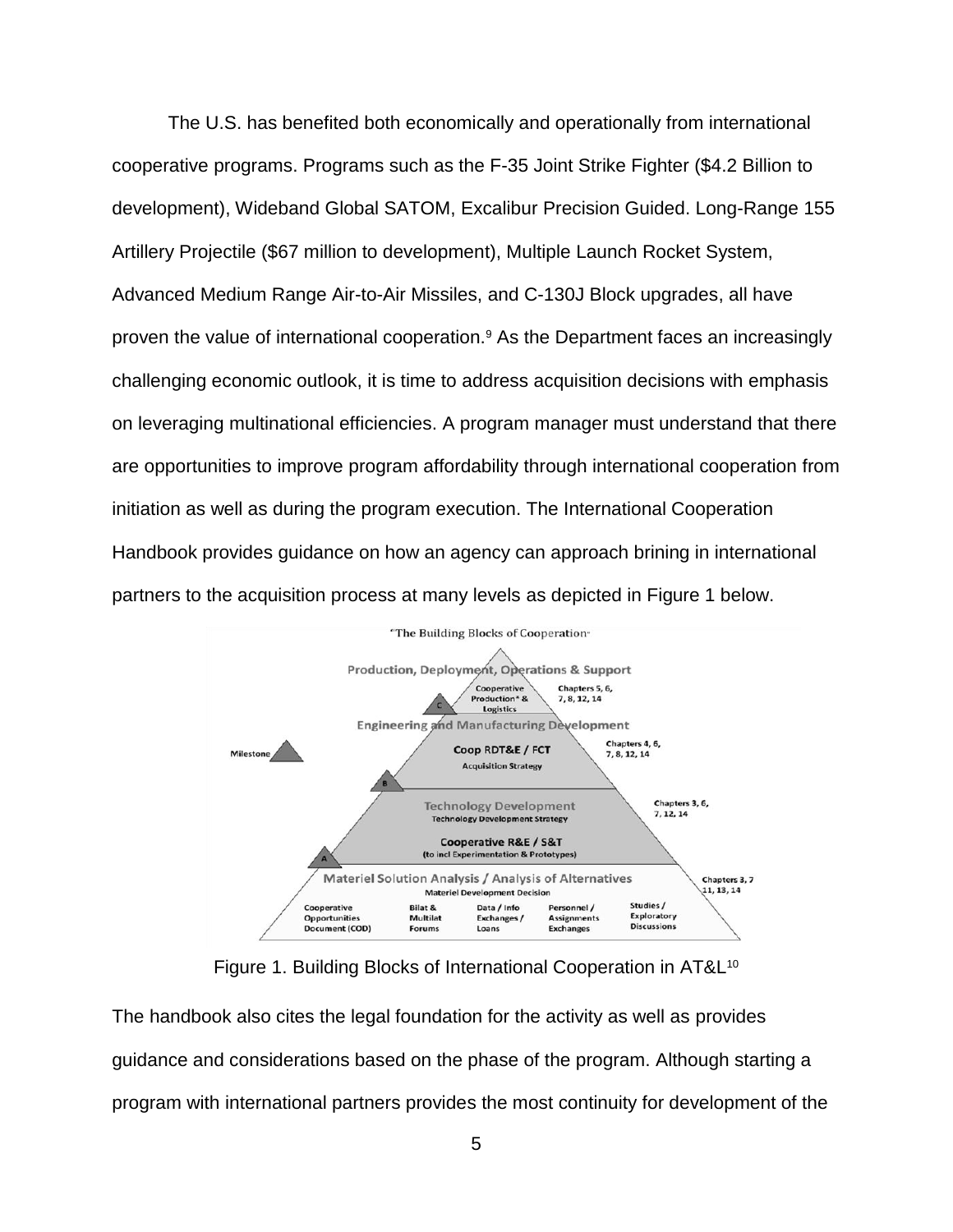program, program managers and organizations need to look at all phases of the acquisition process for opportunities to bring in international partners. There are benefits for all involved and therefore opportunities to bring in others should not be discounted.

Lastly, the pace at which technological advances are occurring in the commercial sector are creating challenges for the department of defense. Adversaries are quickly adapting and leveraging commercial technology faster than DoD. Government agencies require rapid development and production of capabilities to keep pace with new gaps. As other nations are also working to meet these challenges, agencies must look to partner nations as potential sources for capability development. A foreign comparative test of an allies existing capability could prove beneficial and streamline access to a needed system through an international cooperative program.

As stated before, FMS is also a contributor to international cooperation but its effects are limited in program acquisition as it is applicable only post development. The developing country shoulders the Research, Development, Test, and Engineering (RDT&E) cost for programs before they are offered for FMS. If creating an International Cooperative Program is not feasible, FMS should be pursued.

### National Power Impact

International Cooperation programs are a strategic consideration for all nations involved. All elements of national power (Diplomatic, Information, Military, and Economic) are impacted by international program. To improve the effectiveness in developing International Cooperation programs, DoD has established a Director, International Cooperation. The associated policies are coordinated by the Office of the Secretary of Defense: Office of the Under Secretary of Defense (OUSD) (Acquisition, Technology & Logistics)/International Cooperation and OUSD (Policy), Chief of Staff,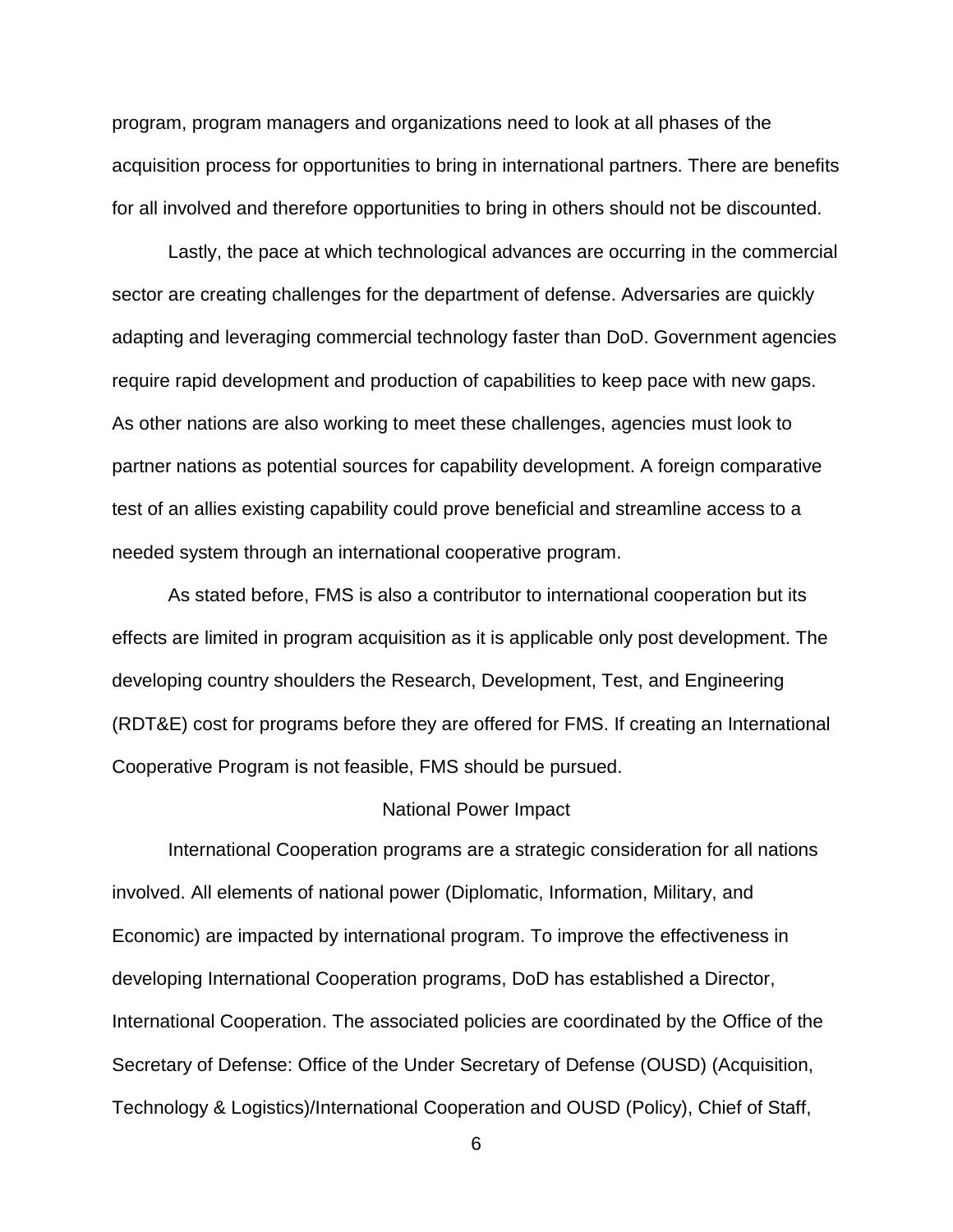Director, International Security Programs and several OUSD (AT&L) offices. Next I will discuss how international cooperative programs contribute to national power.

First diplomatically, international programs are based on treaties and alliances. These legally binding agreements establish common interests and commitment. For example, the J-35 Joint Strike Fighter program was founded on the North Atlantic Treaty Organization (NATO) alliance between the U.S., the United Kingdom, Italy, Canada, Denmark, Norway, and the Netherlands, and the ANZUS treaty with Australia. The program participants further signed a Memorandum of Understanding with tiered levels of participation and responsibility. These actions formalize the agreement between the nations. Keith Hartley, in his article, Defence Industrial Policy in a Military Alliance, reinforces this requirement with his comment,

In the absence of some form of political union, member-states in a military alliance will be reluctant to adopt the principles of specialization, preferring to retain an independent military and defense industrial capability. Such behavior reflects a lack of trust that other member-states will 'honor their commitments' and also reflects divergent national interests within an alliance: each member is likely to have some national military objectives that are either not shared or only imperfectly shared with other memberstates (e.g. policing its colonies; a world power role; national prestige).<sup>11</sup>

The diplomatic basis of an international cooperative program is therefore extremely

critical to any efforts success.

Informational aspects of an international program are multifaceted. Entering into a complex acquisition with international partners, signals to allies and potential adversaries, each nation's commitment to a long-term relationship both based on the logistical impacts of program and shared interoperability and common technological capabilities. Additionally, the capabilities of specific systems that are procured by partner countries can provide deterrence to potential adversaries based on known or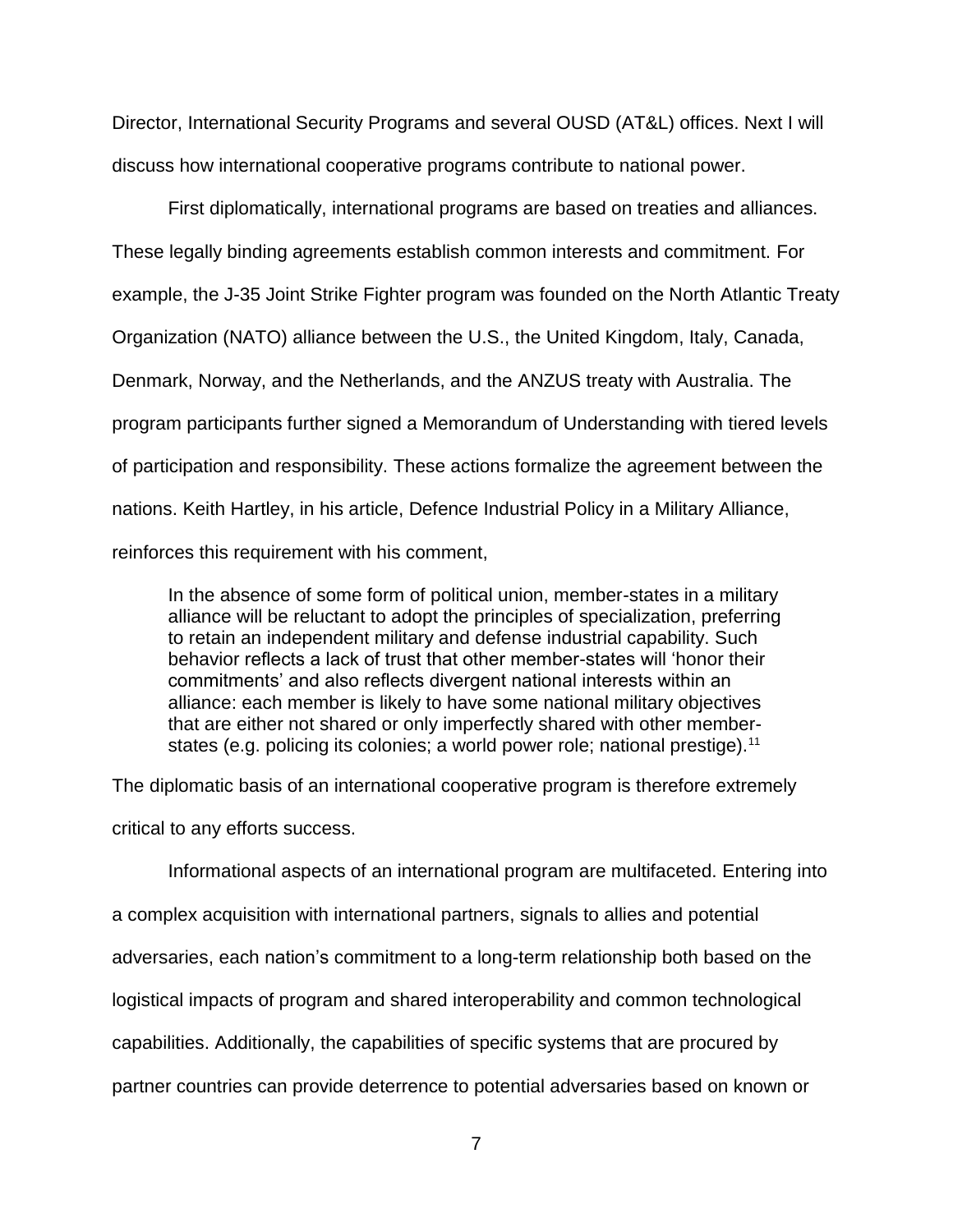perceived strength a country acquires for its military. For example, international partnering on the F-35 Joint Strike Fighter (JSF) program, brings with its price tag the knowledge that the procuring nation is capable of significant overmatch capabilities in the air domain. Lastly, international programs provide participating nations the ability to join into military operations, such as the Syrian crisis, by sending limited resources and piggybacking on the multinational support infrastructure established by a partner nation. Both these examples demonstrate how participating countries can essentially become a relevant world power on the cheap.

The military aspect of international armaments cooperation is significant and rather apparent. First, countries have standardization and interoperability of systems capabilities which contributes to system commonality in war planning and logistic support efficiencies. When allies and partners' equipment uses the same round, or fuel, or repair parts, shared support functions will yield significant savings. Commonality in equipment capabilities gives the Combatant Commander confidence in planning assumptions and operational employment. During Operation Desert Storm, it was common knowledge that several of the coalition partners had inadequate systems and were therefore taken out of the planning consideration, ultimately putting additional responsibility on the U.S. forces. Next, an international program should bring the greatest technological advance available between the participating countries to the program. International Industry partners bring expertise to the table, which is leveraged across all participating countries systems. The U.S. government is no longer the research and development (R&D) leader. Industry now represents 75 percent of the national R&D and cumulatively global R&D is more than double that of the United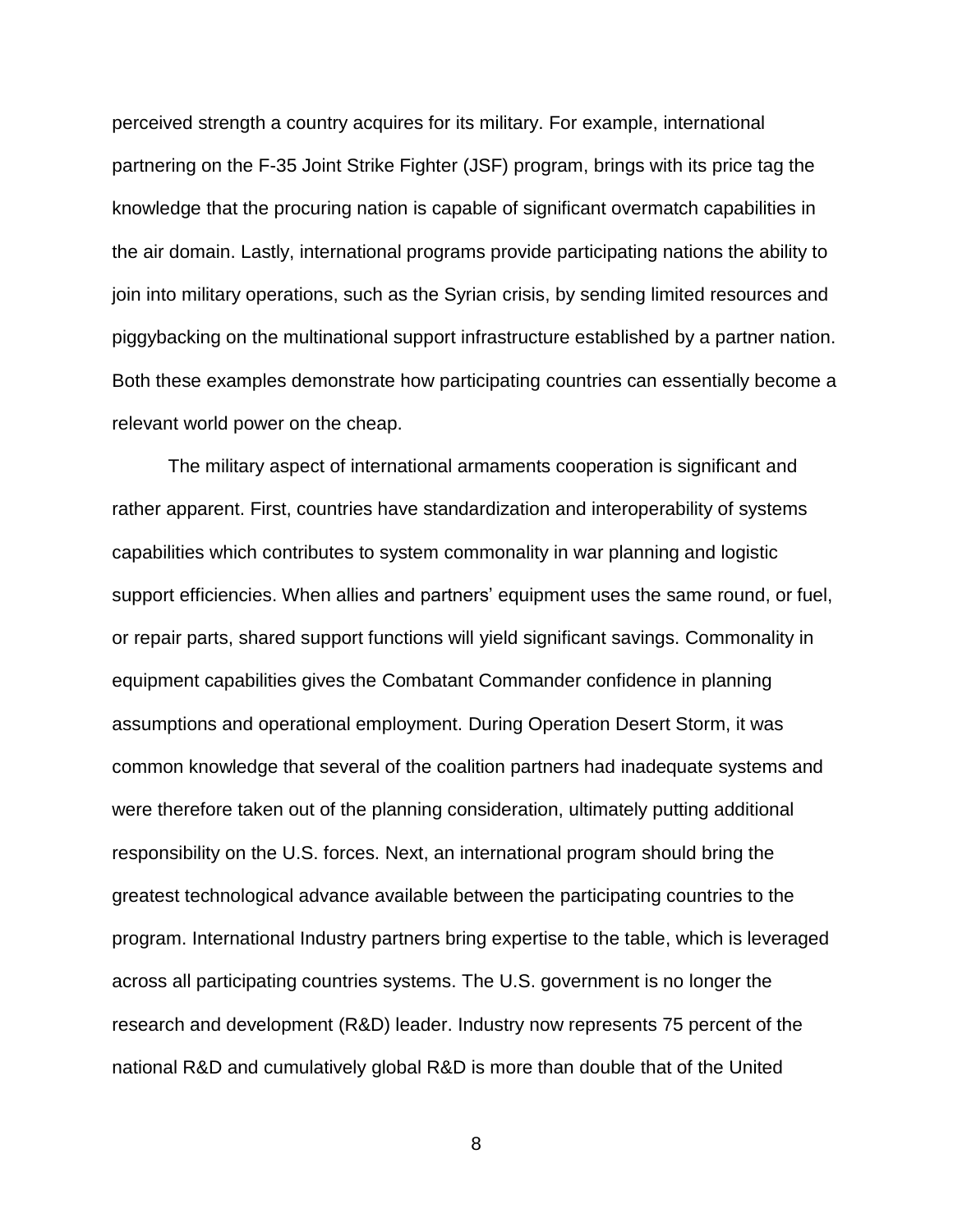States.<sup>12</sup> Congress acknowledged in the 2016 National Defense Authorization Act (NDAA) that, "The defense acquisition system must enable the Department to take advantage of the best minds, firms, and technologies that America, and the world, have to offer."<sup>13</sup> To continue to be the world military super power, the U.S. must make use of all resources available.

And finally, from an economic perspective, international programs offer countries the opportunity to reduce production cost, through combined production, as well as development cost reduction through cost sharing. Participating countries win development and production contracts, through work sharing agreement, to their respective countries which result in local employment. When accounting for operation, maintenance, spare parts, and sustainment support for the system, employment opportunities can continue for up to thirty years. Work share can be accomplished through several different methods. Countries may have a percentage of work contracted domestically in proportion to the number of systems procured or through allocating operations such as final assembly plants in their nation. Another option, which has been implemented by the J-35, is to implement a "best value" competition between each country's qualified industries. The sub-contractor industries, from all partner countries, were allowed to compete on a best value basis (performance and price). The three U.S. prime contractors, Lockheed-Martin, Northrop-Grumman, and Pratt & Whitney, selected the sub-contractors. These sub-contractors were then able to establish development and production facilities in their home countries, benefiting their local economies.<sup>14</sup> For example, LM estimates that, "In the United Kingdom alone…the Joint Strike Fighter team will create approximately 3,400 jobs during System Design and Development and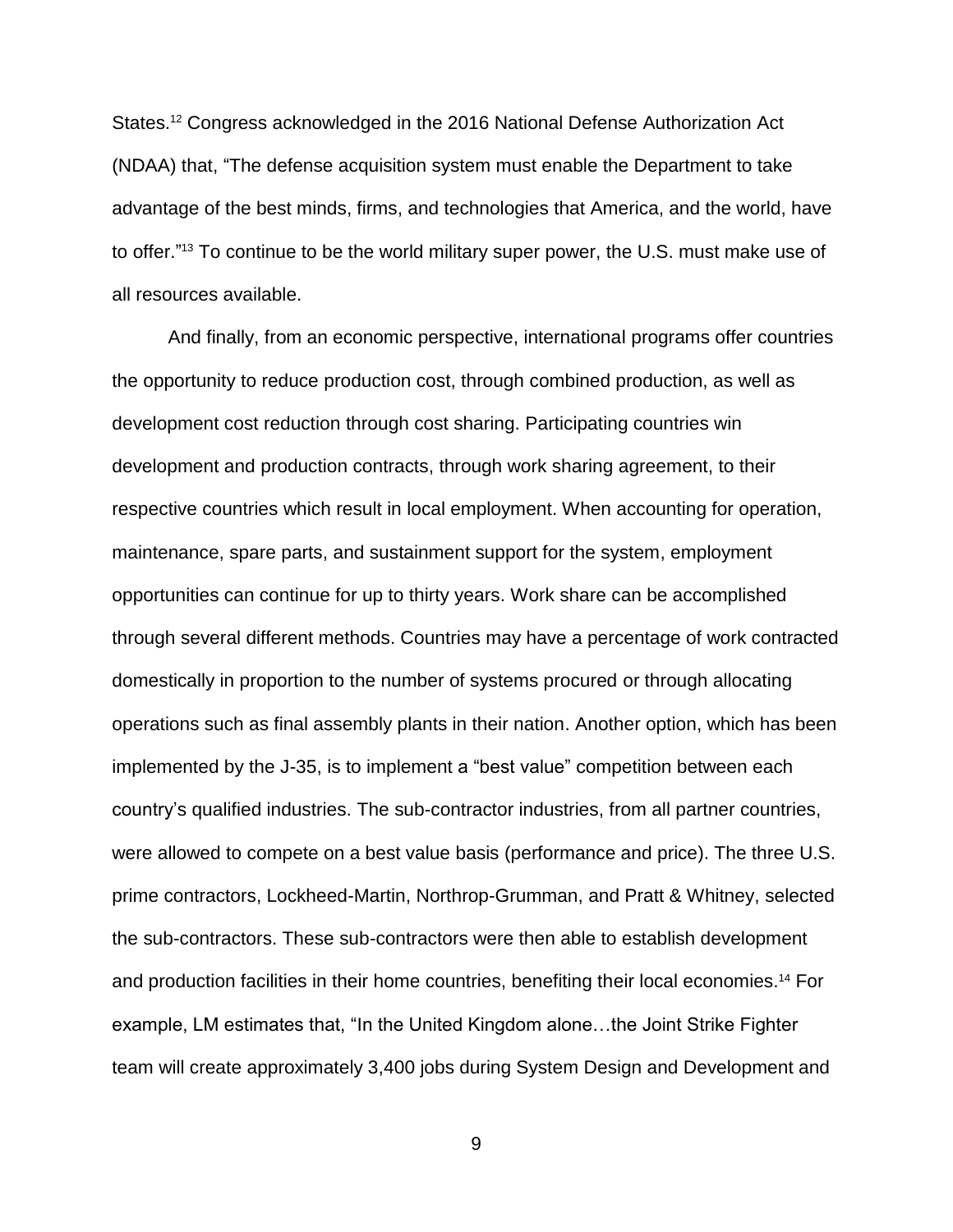during the thirty years of production and support phases, 8,400 direct, and many thousand indirect long term, highly skilled, highly paid jobs will be crated."<sup>15</sup>

Countries need to be aware of and consider the risks and responsibilities inherent in an international cooperative program. The table below highlights several stakeholders considerations. All programs are subject to funding challenges both in execution (cost overruns) and from national budgetary processes. This poses compound financial risk to each nation as each make decision during the development and production phases that effect the final product. For example, the Average Procurement Unit Cost will increase for all items produced if one nation reduces its procurement quantities. The military alliance therefore must be willing to assume this risk, in order to agree to a burden-sharing arrangement that provides incentives for achieving collective efficiency.<sup>16</sup>

| <b>Stakeholders</b> | Interests                                                             | Responsibilities                                                               | <b>Risks</b>                                                                                          |
|---------------------|-----------------------------------------------------------------------|--------------------------------------------------------------------------------|-------------------------------------------------------------------------------------------------------|
| Congress            | Shared costs and risks                                                | Authorization and appropriation of<br>funds                                    | Cost overruns<br>Technology Transfer                                                                  |
| <b>COCOMS</b>       | U.S./coalition Capabilities<br>Interoperability                       | Requirements<br>Recommend coalition capabilities                               | Roque nations that obtain high<br>technology capabilities                                             |
| Services            | Capabilities<br>Interoperability<br>Costs                             | POM, advocate, organize, train,<br>equip                                       | Cost overruns<br>Vanishing international vendors                                                      |
| Program<br>Manger   | Cost/Schedule/Performance                                             | Program Objectives<br>Key Performance Parameters                               | Cost overruns<br>Defecting Partners                                                                   |
| Partners            | Capabilities<br>Interoperability<br>Technology Transfer<br>Work share | Monetary contributions<br>Define requirements<br>Memoranda of Understanding    | Initial Investment<br>Arms (parts) embargo if relationship<br>deteriorates<br>Not securing work share |
| Prime<br>Contractor | Cost/Schedule/Performance<br>Key Performance Parameters               | RO.<br>Manager Partner Expectations<br>Equitable work share within rule<br>set | Initial Investment<br>Defecting Partners                                                              |

Table 1. Responsibilities and Risk of International Programs<sup>17</sup>

Lastly, it is necessary to acknowledge that globalization is increasing the United States reliance on other countries for both raw materials and manufactured goods. There has been a misconception that U.S. defense systems have always been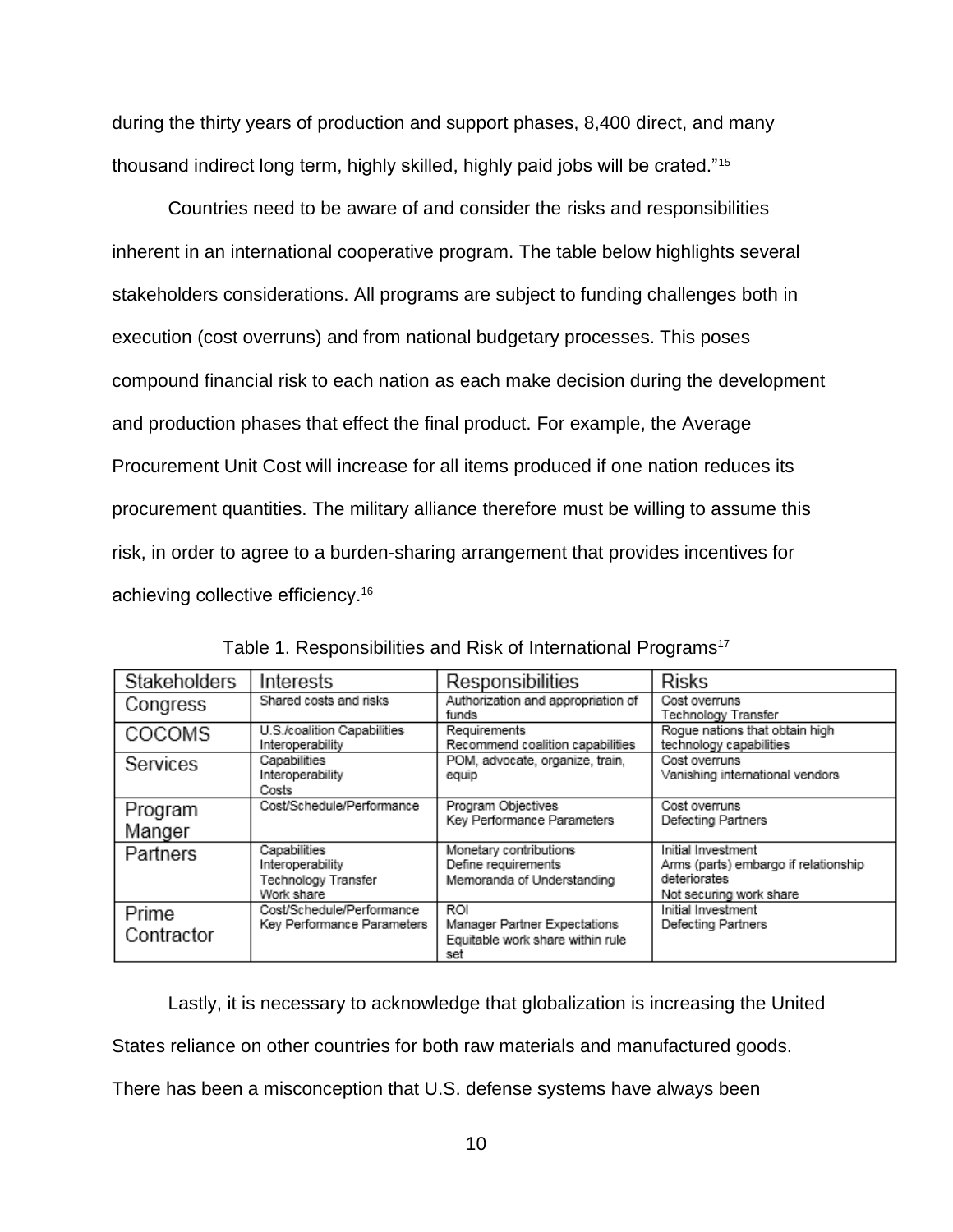manufactured in the U.S. and that the nation is self-reliant. Quite the opposite is true. U.S. reliance on foreign materials for our national defense has been a fundamental part of our industrial history since the Revolutionary War. Therefore, to pursue international cooperative programs is only a natural extension of that history. Today, the manufacturing that produces many critical technologies, such as electronic parts and micro-processors are in foreign lands. And almost every weapon system built by the United States contains international parts or components. Furthermore, the U.S. has leveraged technology developed by partner nations in the past with limited risk as argued by Jacque Gansler, former Under Secretary for Defense for Acquisition, Technology, and Logistics 1997-2001, that, "Many (systems) are based on foreign design." <sup>18</sup> This interdependency with partner nations is natural and required for our nations success.

### U.S. Domestic Challenges

Although there is significant push under U.S. Code Title 10 to pursue international cooperative programs, there are other U.S. laws and political practices that do not support international programs. The program manager must consider constraints such as the Buy American Act, Earmarks, and Department of State policies to determine the feasibility for pursuing an international cooperation program.

The International Cooperation handbook acknowledges,

The DoD programs work within a system constrained by laws and regulations that discriminate against acquisition of non-U.S. products. The Buy American Act requires 50 percent U.S. content, the Berry Amendment affects procurement of food, clothing, or hand measuring tools, the specialty metals restriction, and the annual Appropriations Act contain provisions restricting procurement of certain items to only U.S. sources.<sup>19</sup>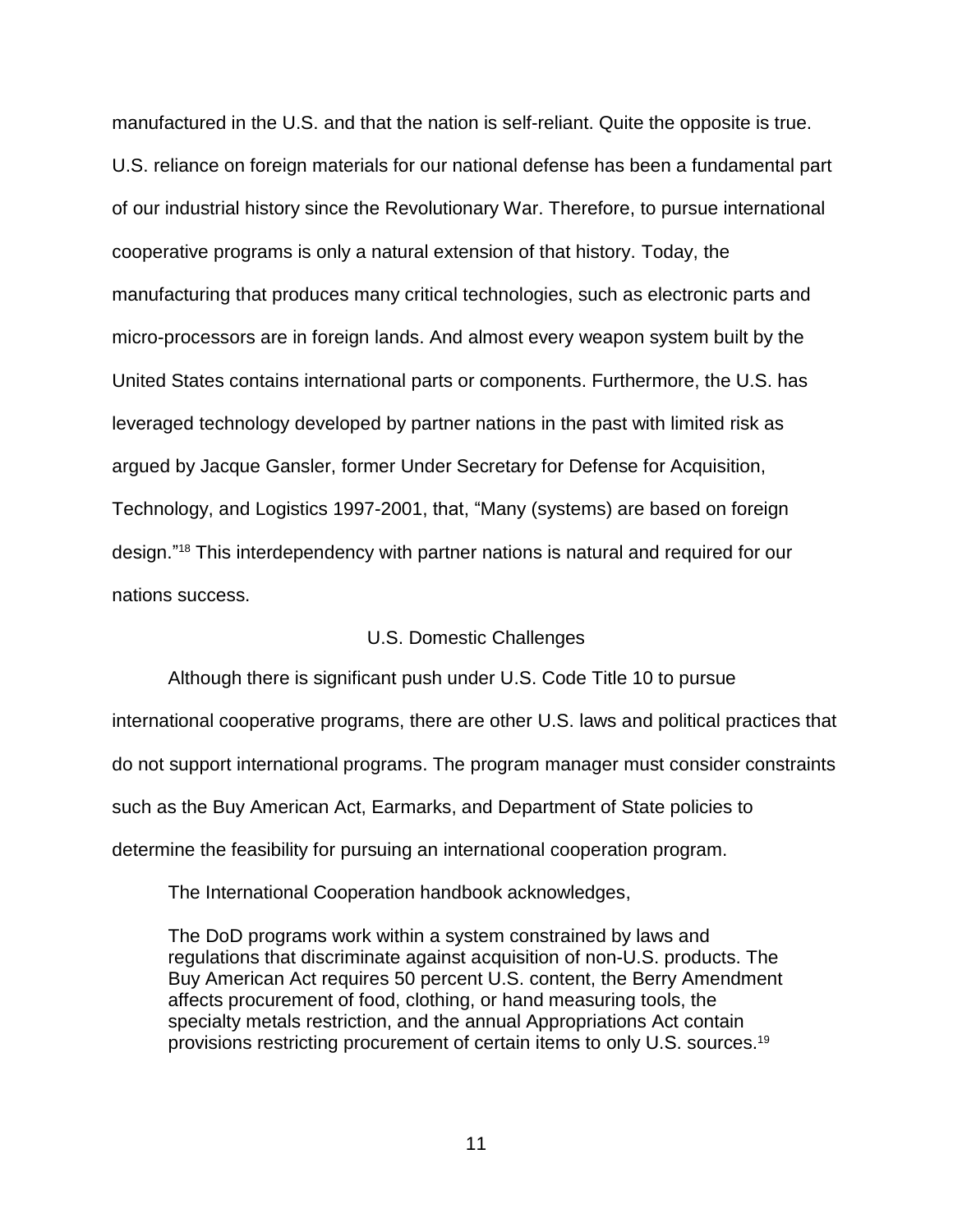These challenges are managed by domestic contractors as they and their subcontractors routinely must use the global supplier base.

It is clear that the Buy American Act has had a harmful effect on the DoD's ability to forge multilateral development projects with its protectionist policies established prior to World War II.<sup>20</sup> Additionally, government programs and policies established to protect critical technologies prior to the technology boom of the 1990s and 2000s are constraining the U.S. ability to quickly leverage emerging technologies from partners. Accordingly, the Government Accountability Office (GAO), identifies "the effective identification and protection of critical technologies (foreign and domestic) as a government-wide high-risk area," and recommends, "A strategic re-examination of existing programs to identify needed changes and ensure the advancement of U.S. interests." 21

In an effort to reduce the effects of some protectionist and outdated policies, DoD has entered into Reciprocal Defense Procurement Memoranda of Understanding with NATO member and other allied and friendly governments. These international agreements are intended to promote rationalization, standardization, and interoperability of military equipment.<sup>22</sup> Additionally, the U.S., Australia, and the United Kingdom entered into the United Kingdom Defense Trade Cooperation Treaties to provide greater access and sharing of equipment, technology, information and services between each country. <sup>23</sup> These efforts are a good start but more work is needed by congress and the State Department to empower the product manager to gain access to cutting edge technology and potentially reduce acquisition costs.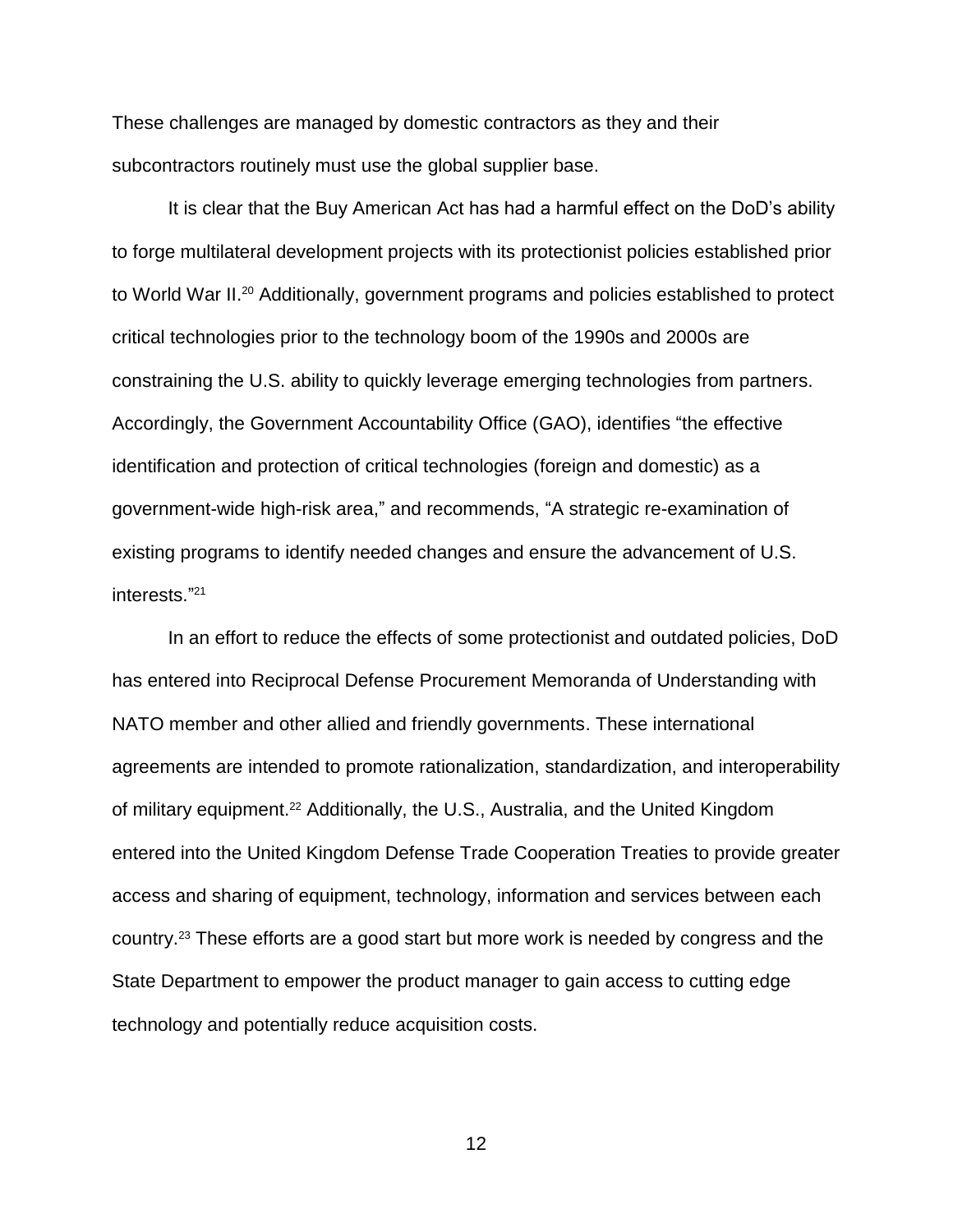Lastly, the State Department has an active role in the acquisition process through processing export licenses for equipment. A problem exists in this process because the State Department generally defers to DoD to establish the scope and content of militarily critical technologies opposed to being part of the determination process. <sup>24</sup> This is a shortcoming because, although the acquisition community does have an International Acquisition Career (IAC) path, there is limited availability of these resources (trained personnel) at the Program Executive Office (PEO) and down to individual program offices. This results in the DoD input to scope and content for export licensing lacking. PEO's need to increase the number of IAC trained and certified personnel on their staffs and direct a more thorough assessment of programs for international opportunities.

### DoD Acquisition Policy Changes

Acquisition policies and funding practices create an unstable and contentious environment that makes international programs high risk. In an effort to add more control to the process, Congress directed changes to acquisition policy as well as gave the Service Chiefs authority over most of the acquisition process.

The 2016 NDAA gave the Service Chiefs responsibility for decisions regarding the balancing of resources and priorities, and associated tradeoffs among cost, schedule, technical feasibility, and performance on major defense acquisition programs. <sup>25</sup> There is concern over non-acquisition professionals influencing a system that they do not understand fully which could impact program success negatively. Highlighting this concern, early in 2015, Mr. Frank Kendall, the Under Secretary for Defense for Acquisition, Technology, and Logistics (USD, AT&L), said, "We need to be careful about what we ask the Service Chiefs to do. They do not have expertise in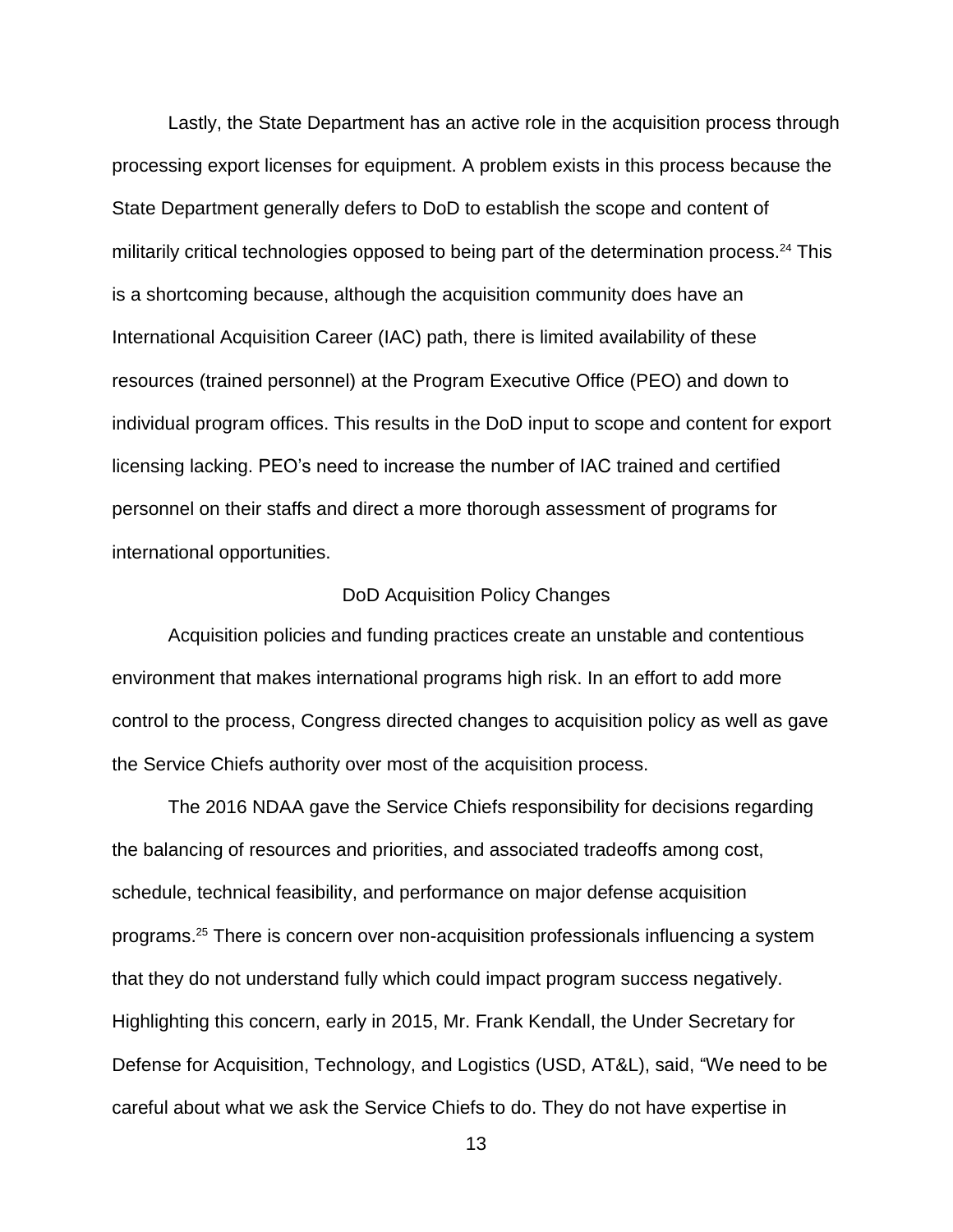technology or program management or testing. They don't come from those communities, and we are a professional community." <sup>26</sup> Contradictorily, this may be a positive move as the Services control their budget decisions and the requirements process, therefore have more direct control over the two biggest portions of the acquisition process.

Additionally in the 2016 NDAA, Congress directed that programs, under service control, which incur a Nunn-McCurdy breach (greater than 15 percent cost growth), would transfer back to USD, AT&L control. Furthermore it would require the services to pay penalties of 3 percent of the overrun. These penalties would pay into a fund controlled by AT&L for prototyping.<sup>27</sup> This process can have both positive and negative effects. First, a program which is under performing will lose funding and therefore reduce its ability to recover. Secondly, having a new resource for funding prototypes may very well advance other needed capabilities. Time will tell if this change will improve the acquisition process.

On a positive note, Congress made changes to provide new flexibility to the acquisition process. The 2016 NDAA direction aims at having DoD formalize rapid acquisition processes and create waiver authority for two-to-five-year programs to allow foreign purchases.<sup>28</sup> This act will provide greater opportunity to pursuing international cooperative programs under a much reduced timeline. There will be new challenges with this process that will require an international framework for things like contract actions, data rights, and production decision will need to be agreed upon in order to make the process effective under the reduced timeline.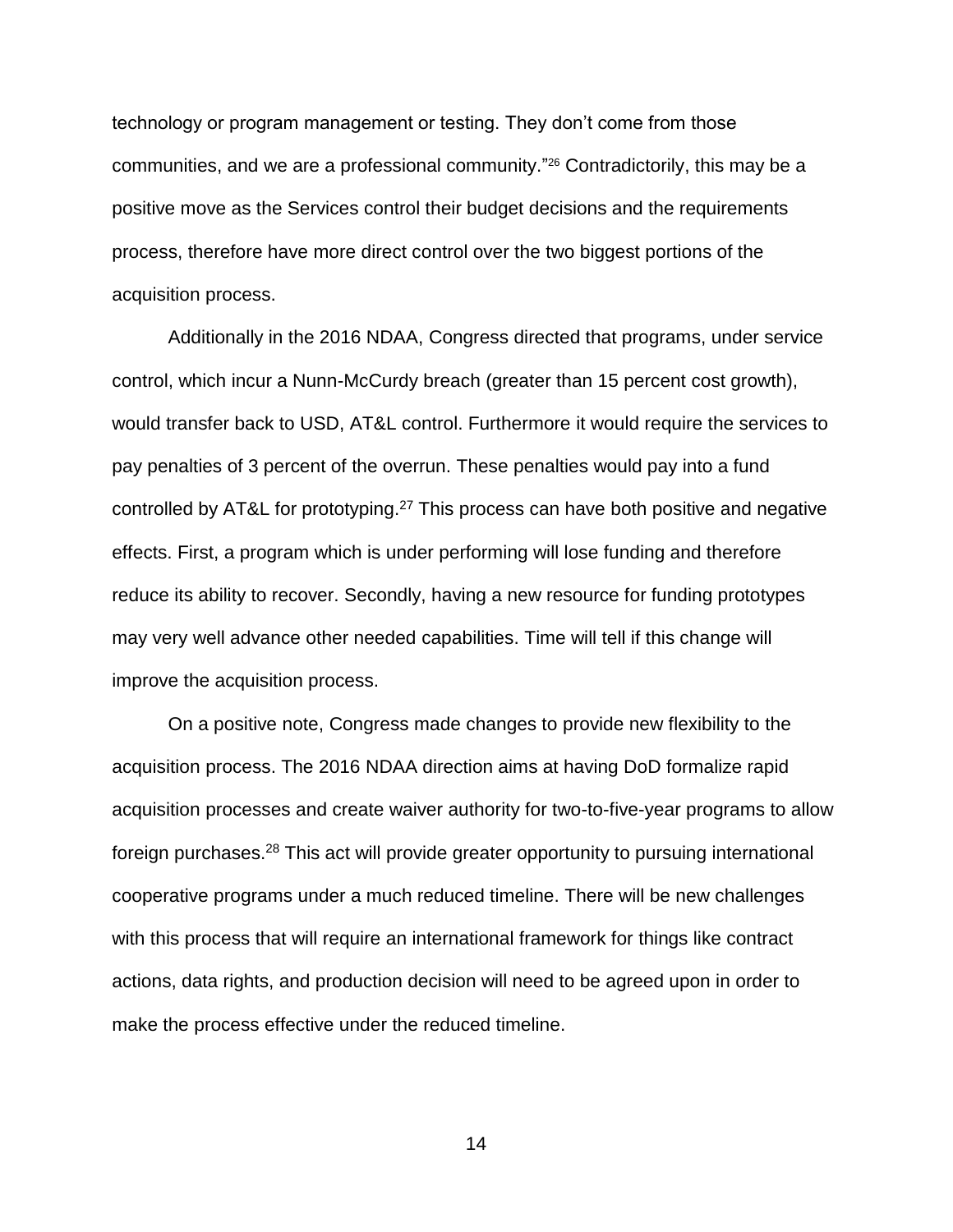As stated above, the Service Chiefs will have responsibility for budgeting and prioritization. The DoD receives a budget every year which never meets all of its needs. DoD must make the decision what to fund and where to cut. Typically, there are more cuts than can be reasonably absorbed and programs must be prioritized based on requirement and performance of the program. This can have a very significant impact on the long-term execution of a program. Cutting funding early from programs typically results in increased costs and significant production delays. Studies have suggested that for every \$1 cut in a current year, an additional \$4 of cost will be added in the outyears.<sup>29</sup> With this type of cost deferment, problems will only be compounded in the future and therefore is a critical consideration of an international program.

It is also worthy to note that while Service Chiefs have had significant influence on some acquisition programs in the past, their close involvement does not guarantee successful cost, schedule, or performance results. For example, Service Chiefs had significant involvement in the Navy's Littoral Combat Ship and the Army's Future Combat System which both had development problems. Due to these capabilities having high priority, the programs pursued aggressive acquisition strategies. Contributing to the program challenges, GAO findings argue that the programs had unclear requirements and immature designs, which drove excessive cost increases and schedule slips.<sup>30</sup> The unrealistic requirements approved in the Capabilities Development Document compounded with the funding instability mentioned previously cause most programs to execute under a relatively high risk framework. With these examples, it is naïve to presume the inherent challenges of the acquisition process will not be corrected simply by giving responsibility to an already busy Service Chief.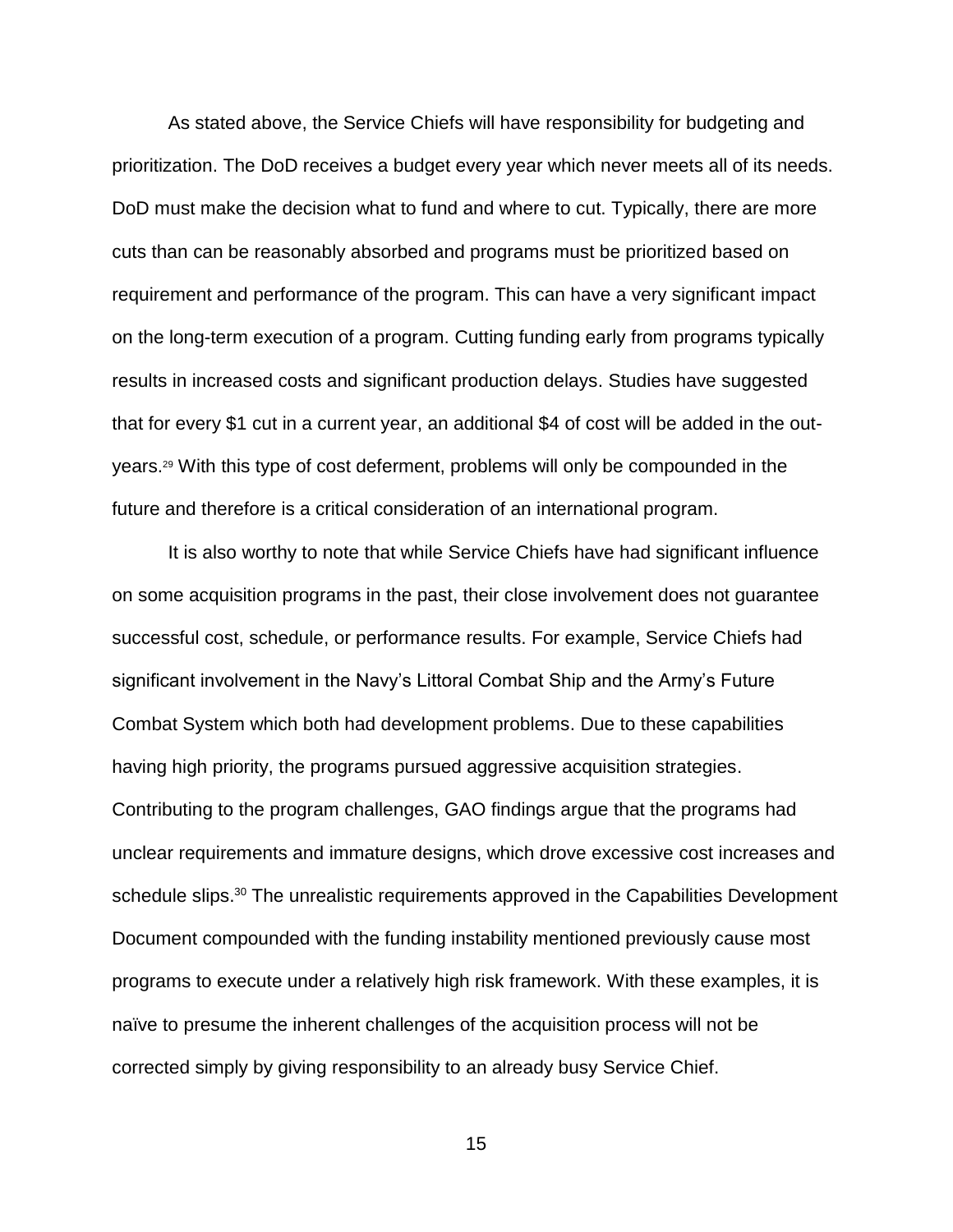Lastly, in another GAO report, a Service Chief noted that "the acquisition workforce lacks experience in operational and tactical settings and that his requirements community lacks technical acquisition skills, so it is important that collaboration regularly occurs between the two communities." <sup>31</sup> Further, another Chief emphasized that "requirements officers are too dependent upon the acquisition community and its contractors to work out requirements." <sup>32</sup> The lack of tactical and acquisition process specific training is rampant in the DoD process with short career tours and limited training for decision makers. This issue is observed in both the U.S. and international acquisition systems. The acquisition system is complex and each program is unique, therefore continual personnel training is required. Service Chiefs will have to make addressing these shortcomings a priority in order to make them effective.

### International Considerations

In looking into an international cooperative program, the international environment needs to be assessed. There are existing alliances, both political and industry based, other governmental influences on industry, as well as U.S. governmental position in world affairs that will impact the international cooperation opportunities. This will change over time based on nation's interests, industry's interests and technology advancements.

Globalization is causing the international markets to change increasing cross border opportunities. Several nations have created financial incentives to lure high-tech defense firms (particularly from the United States) to their countries.<sup>33</sup> Additionally many countries value their defense industry as a national resource, whether nationalized or not and have in the past protected their operations. However, in recent years, the European Union (EU) has initiated a series of important regulatory reforms with the aim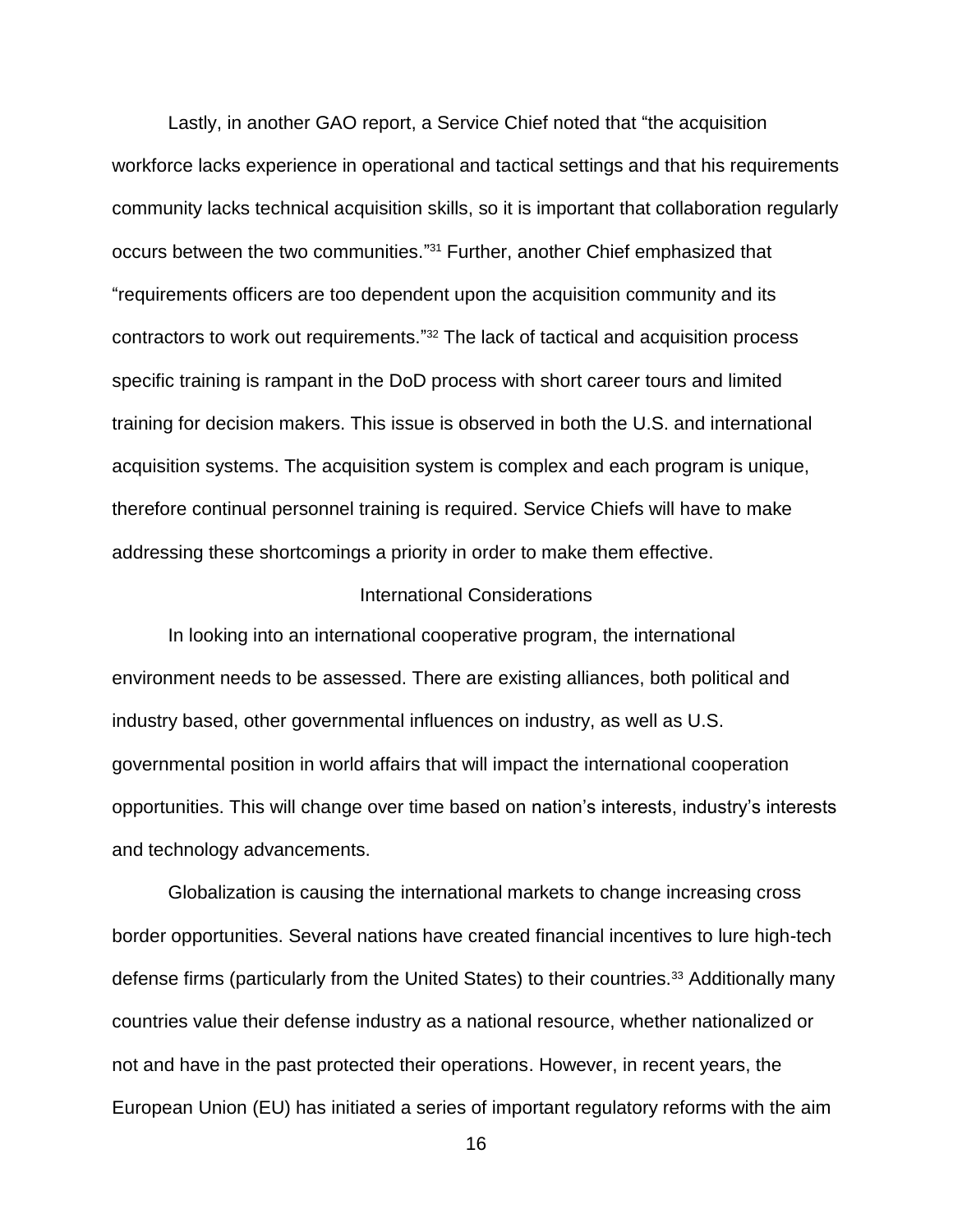of removing bureaucratic impediments and integrating Europe's defense market.<sup>34</sup> The success of these reforms will make the European defense market more competitive and open. The Center for Strategic and International Studies also collaborates that, "Changes unfolding in the European defense market- on the demand and supply side as well as in the regulatory domain- are creating opportunities to free up and reallocate defense resources and to expand collaborative procurement and research and development (R&D) programs."<sup>35</sup> This is a positive step with so many nations being NATO partners

France, Germany, Italy, and the United Kingdom created a four-nation armaments agency called the Organization for joint Armaments Cooperation in 1996, to facilitate collaborative projects, and in 2004, the European Defense Agency was created to expand this collaboration to all EU member states.<sup>36</sup> European industrial alliances also exist that were formed for the development and production of combat and transport aircraft, helicopters and missiles. Although the above agreements pull the European Union together, each state still has the authority to protect its national defense industries under Article 296 of the EU Treaty (previously Article 223).<sup>37</sup>

It is also critical to consider that within the world defense industrial marketplace there remains considerable opportunity for competition. This competition provides opportunity for U.S. defense contractors to both partner and subcontract with "best value" firms to provide a competitive response to U.S. defense acquisition requirements. The chart below shows, by sector, the industry options available to bid international programs to get both best value and most competitive response from industry. When looking at the opportunities for competition and gaining best value, a rational actor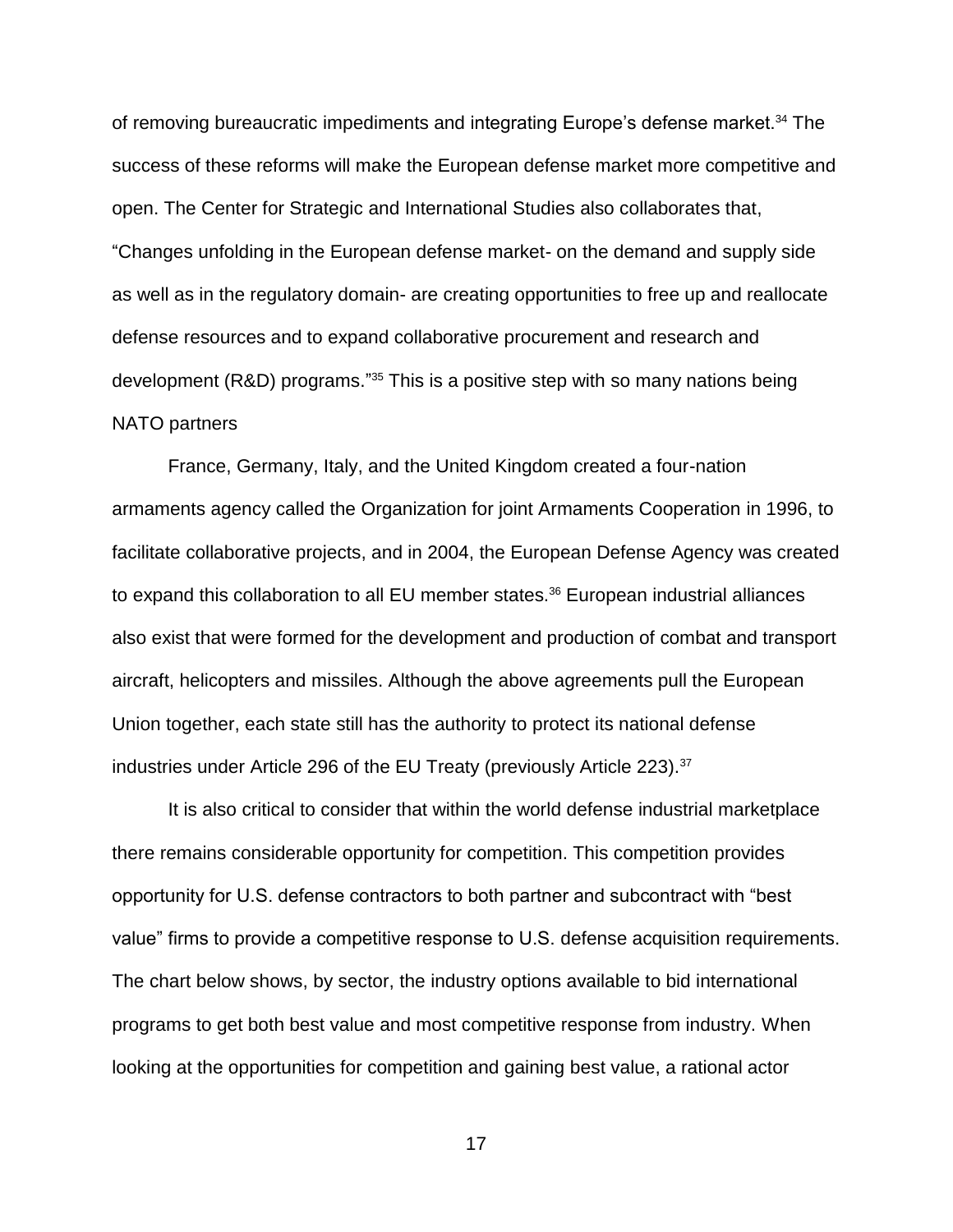model indicates that international cooperative programs are the right approach for the U.S. government.



Figure 2. Existing U.S. and European Suppliers at the Platform Level<sup>38</sup>

Additionally, Congress encourages the procurement of defense equipment from U.S. allies to reduce redundant research and development efforts. Congress funds the Foreign Comparative Testing program to facilitate testing and acquisition of foreigndeveloped products for non-developmental items that meet DoD requirements. This program has resulted in substantial time and cost savings through avoidance of costly development programs. Often a foreign-developed product will be produced in the U.S. under license. The IC handbook gives the following examples of such products:

- Rheinmetall 120mm tank gun used on the M1A1 Main Battle Tank,
- Beretta 9mm pistol, the AV-8B Harrier aircraft,
- Mark 92 naval fire control radar,
- Oto Melara 76mm naval gun, the T-45 trainer, and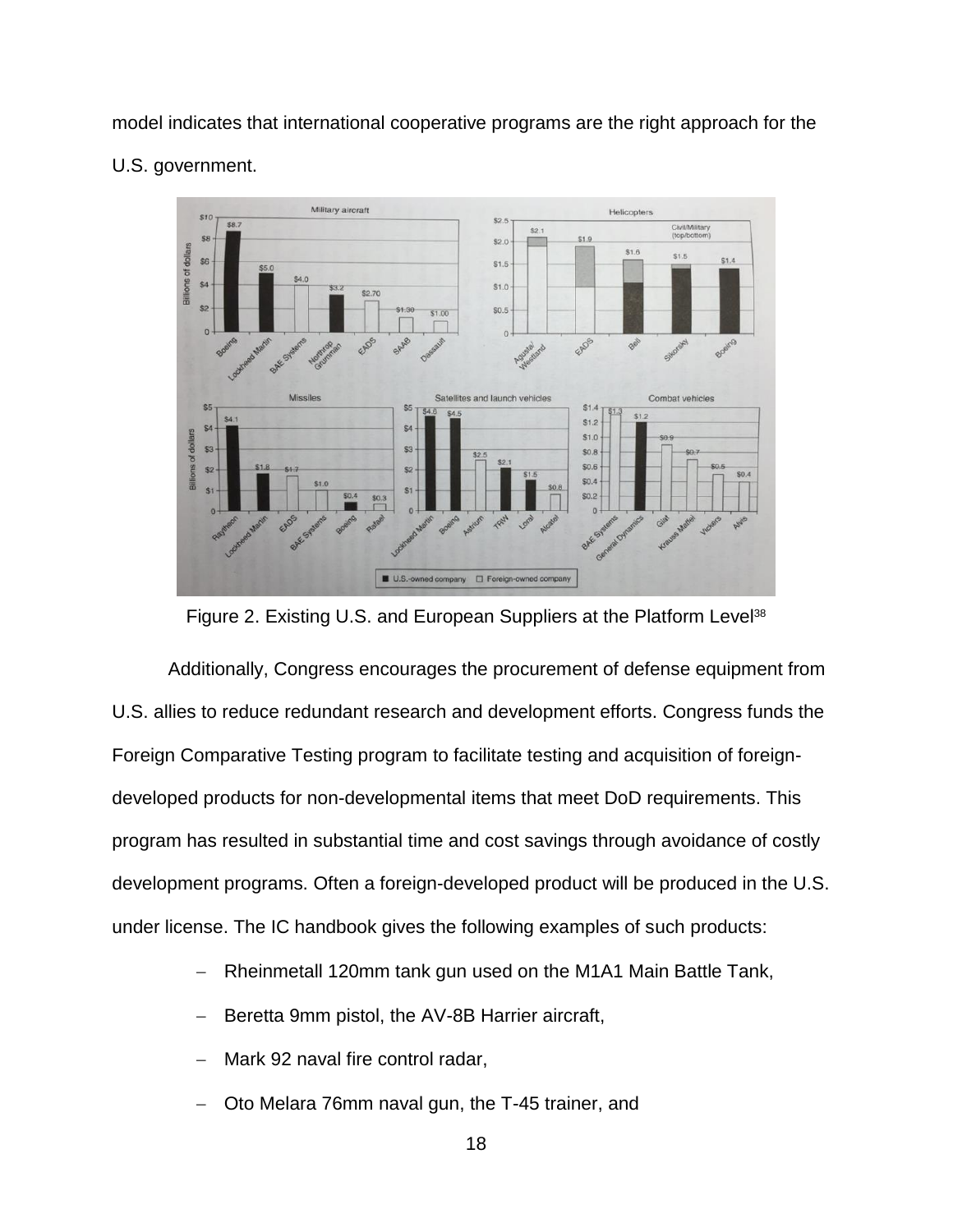- Joint Navy/Air Force trainer (JPATS - Joint Primary Aircraft Training System).<sup>39</sup>

Industry has been working as international corporations for years and has worked through many of the challenges of cross border operations. With the consolidation of the U.S. defense industrial base as well as international leaders in defense segments, industry has figured out how to compete in all market places for the dwindling share of defense dollars. Many have partnered in development and production contracts. For example, Lockheed Martin Corporation (LM) established working relationships and practices with aviation sub-contractors throughout the world during the development and production of the F-16 program. These corporate relationships should improve the transition to the F-35 JSF partnership reducing challenges for LM. Ultimately, existing relationships like this should make a more effective defense industrial cooperation from a cost and benefit standpoint. 40

Lastly, the international community understands the value associated with U.S. programs and attempts to stay aligned with the U.S. defense capabilities. For example, the International Journal reports that, "For many international partners, the initial attractiveness of the F-35 program lay in its promise to keep the partners firmly located within the US-led industrial and high-tech networks, while providing partners with relatively cheap access to the latest generation stealth technology." <sup>41</sup> It is understood that cost overruns and delivery delays of a multinational program, like the F-35, are a constant worry for participating nations. The partner nations accept the risk that ultimately, the U.S. government will determine both the quantity and price for the final product. This leaves the partner nations with challenges for budgeting, scheduling of capability for their forces, and could potentially lead to political disputes, both internal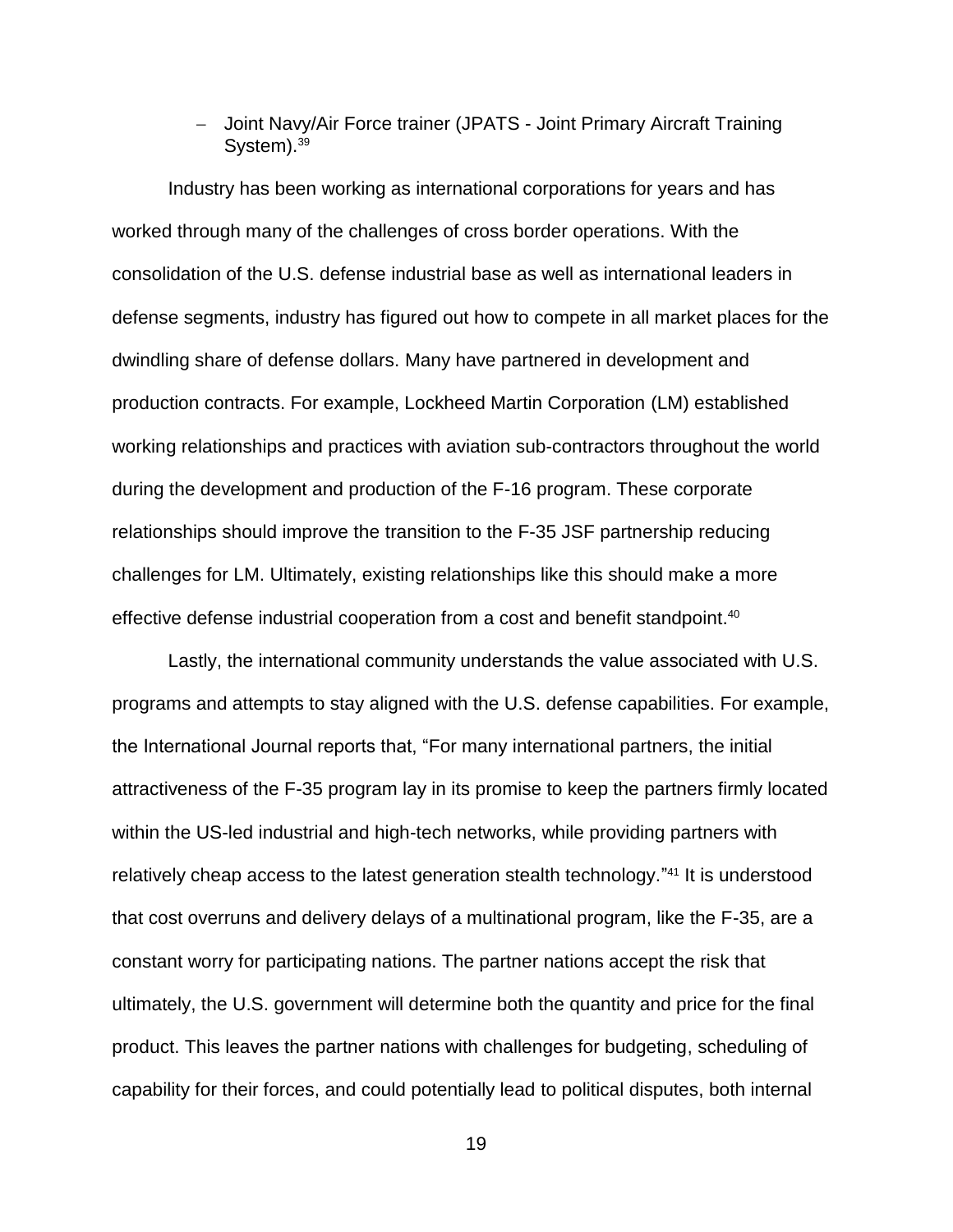and with the U.S. government. In international cooperative programs, there is risk that

must be managed by both the U.S. and partner countries.

## Congressional Actions Needed

Congress has acknowledged the benefits of cooperating with allies in systems

development and acquisition. As well as from foreign military sales for economic and

foreign policy reasons.

To ensure these benefits are realized, there are clear mandates in U.S. law and DoD directives to consider international programs:

- Title 10 U.S.C. 2350a(e) requires an analysis of potential opportunities for international cooperation before the first milestone or decision point on programs reviewed by the Defense Acquisition Board.
- DoDD 5000.01 and DoDI 5000.02 state: —Program managers shall pursue international armaments cooperation to the maximum extent feasible, consistent with sound business practice and with the overall political, economic, technological, and national security goals of the United States. (DoD 5000.01, Enclosure 1, paragraph E1.1.1). 42

Although, Congress has placed provisions and given directions to the acquisition

community, there is more action necessary at the governmental level. Congress needs

to work with our international partners to agree upon bilateral and multilateral trade

conditions, specifically addressing international cooperative programs as a whole.

Agreements need to be gained on defense off-sets, U.S. domestic sourcing

requirements, and ways to take advantage of commercial technologies.

Defense offsets, which have a negative impact on U.S. defense industry, are arrangements in which the purchasing government of the importing country forces the supplying company of the exporting country to reinvest some proportion of the contract cost back into the importing country.<sup>43</sup> The Department of Commerce states that in an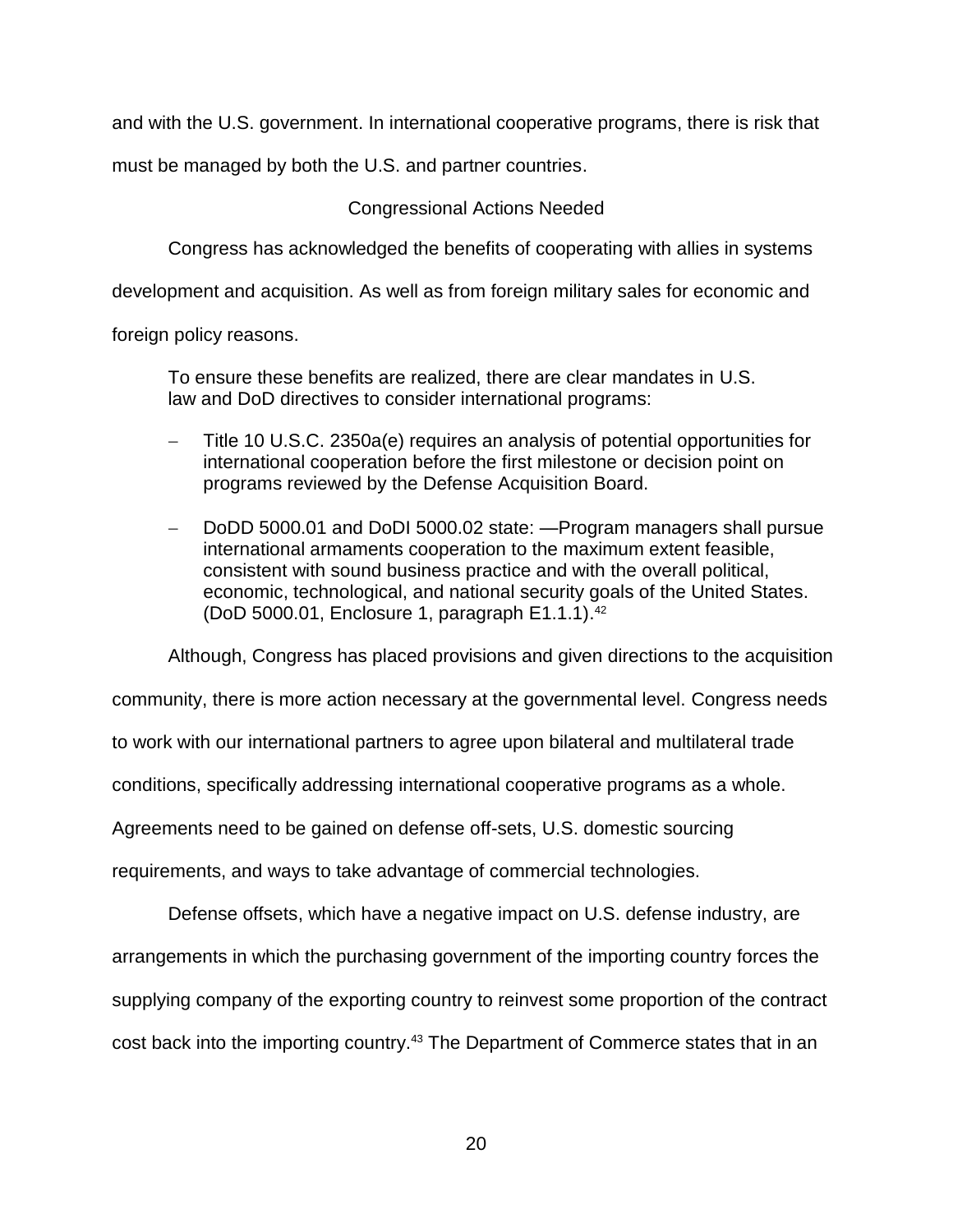average international contract, a U.S. vendor agrees to an offset valued at 63.5 percent of the price of the defense sales contract.<sup>44</sup>

Additionally, Transparency International claims that "these defense offsets tend to be used as industrial policy tools by governments to influence the country's economic development through targeted interventions." <sup>45</sup> As a result, since 2004, the USD (AT&L) Director, International Cooperation, has been leading an interagency team, and an interagency working group to work with foreign nations on controlling the adverse effects of offsets in defense procurement. The intent of these talks is to prevent damaging the U.S. economy and defense industrial base.

The interagency team is comprised of the Secretaries of Commerce, Defense, Labor, and State, and the U.S. Trade Representative.<sup>46</sup> The issues of foreign offsets remain a persistent problem, as noted in a recent opening statement by Representative Hunter to the Committee on Armed Services, stating,

Our close allies and trading partners cry foul when the Congress seeks to ensure the capability of our defense supply base with a 50 percent domestic source requirement in the Buy American Act and then disingenuously ignore the fact that they apply 200 percent offsets to their own purchases. 'So we face a very complex problem that once was small but now has reached a level that demands that it be brought under control.' 47

Although offsets have existed for a long time and industry has figured ways to work within these confines, the offset process is counterproductive to establishing mutual trust and equity in the diplomatic realm.

Lastly, Congress needs to address several domestic issues to improve the U.S. ability to improve the acquisition process and facilitate international cooperation. Jacques Gansler, also a noted expert in defense acquisition, in several books and reports to Congress, provides recommendations to improve the country's industrial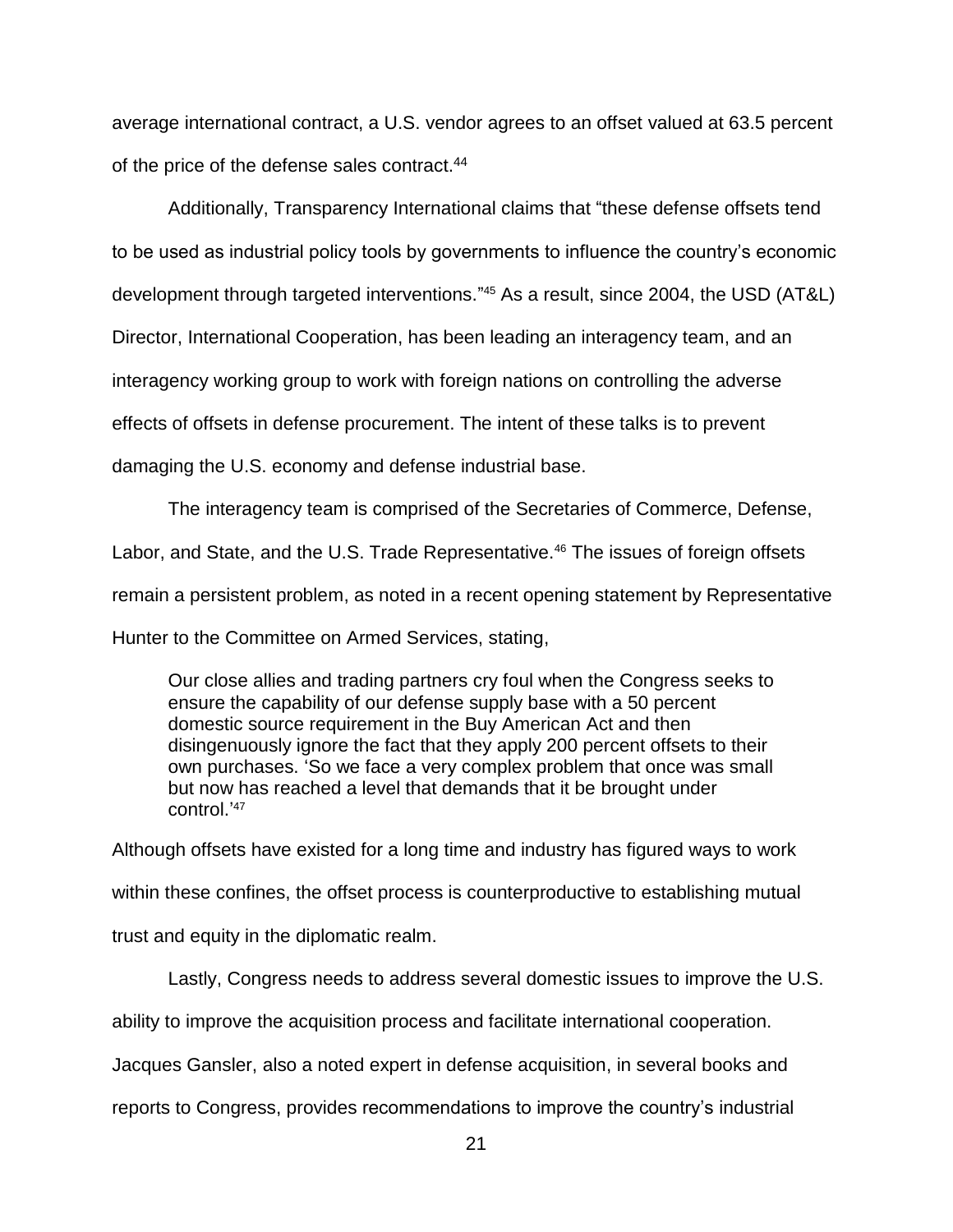capabilities. He states that "the DoD must take advantage of this commercial R&Ddomestically and globally. This means removing many of the current legislative and regulatory barriers that prevent commercial firms from doing DoD R&D and prevents the DoD from using commercial products (in spite of both their higher performance and their lower costs)."<sup>48</sup> He also states, "If the government is going to take advantage of the large R&D investments that are made by commercial firms (as potential adversaries are already doing), then it needs to remove these barriers and learn to do business in far more of a commercial fashion when dealing with these nontraditional, normally lowertier, suppliers." <sup>49</sup> The acquisition community needs the support of Congress to improve the internal processes and increase international opportunities. Through a more open market, the U.S. leadership in defense technology will be maintained, strengthening the U.S., its allies, and partners.

### Counter Argument

Critics to pursuing programs produced with non-US based companies or technology argue that the U.S. is putting U.S. Soldiers at risk with inferior products as well as taking jobs away from U.S. companies. That is not the fact. A study of the impact of foreign sources on systems by the Deputy, Undersecretary of Defense for Industrial Policy showed that the use of foreign sources has not negatively impacted long-term readiness or national security. The study states,

In fact the use of non-U.S. suppliers: (1) permits the Department to access state-of-the-art technologies and industrial capabilities; (2) promotes consistency and fairness in dealing with U.S. allies; (3) encourages development of interoperable weapons systems; (4) encourages development of mutually beneficial industrial linkages that enhance U.S. industry's access to global markets; and (5) exposes U.S. industry to international competition, helping to ensure that U.S. firms remain innovative and efficient.<sup>50</sup>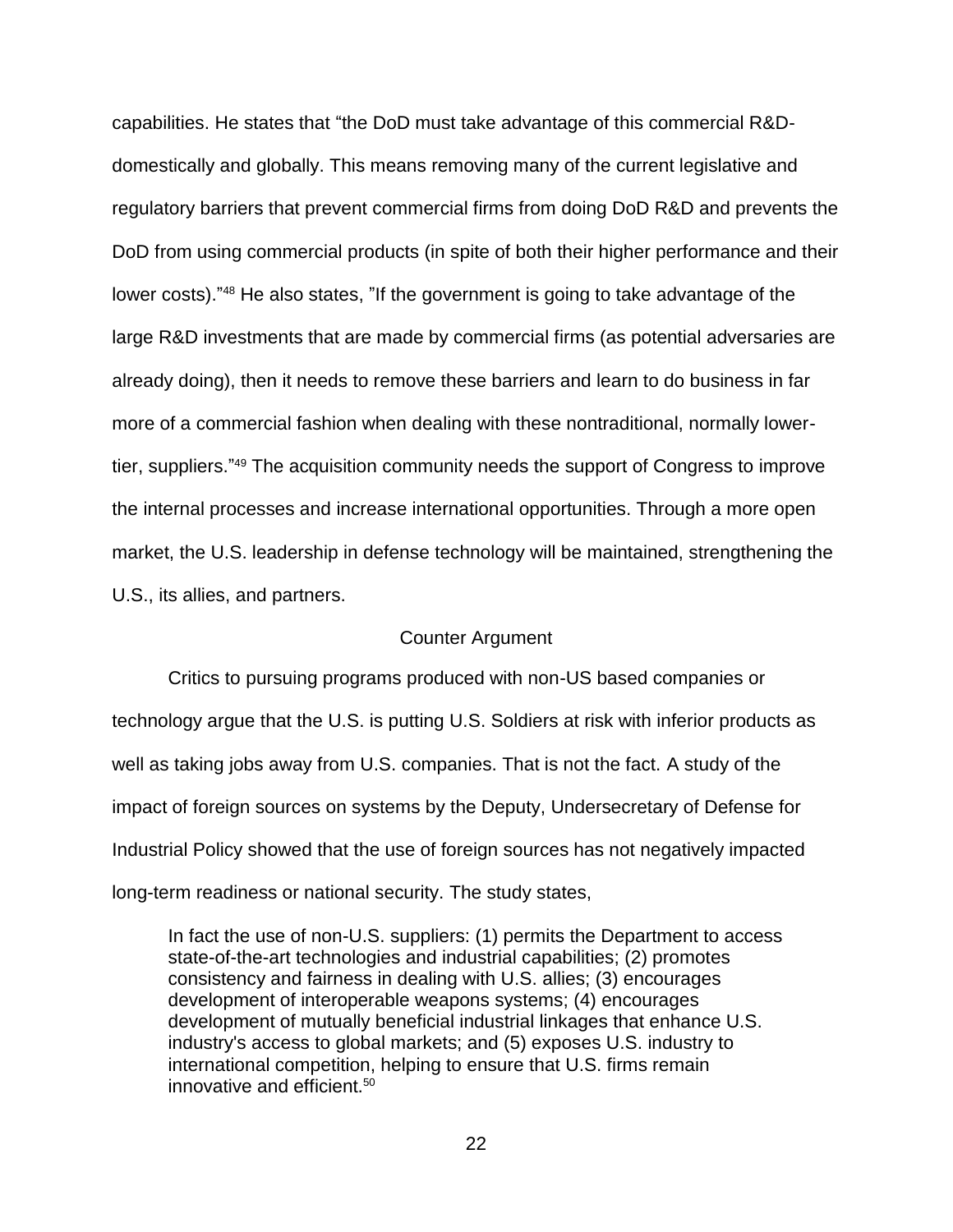For example, the U.S. leveraged the Rheinmetall 120mm tank gun for the M1 tank instead of developing an alternative large caliber gun tube, as several U.S. officers proposed. Based on my professional experience, this decision saved the M1 program several years of development time and millions in RDT&E dollars. The ability to use an allied partner's technology enabled the U.S. to exceed threat capabilities and quickly field the force.

In addition, in many high-technology areas, the U.S. is no longer the leader in the next generation of products, U.S. programs and companies need international cooperative agreements to gain access to the new technology. <sup>51</sup> Further, the U.S., with an international cooperative program, may be able to afford, through shared funding, to develop a new capability that it could not afford on its own. Subsequently, there is the potential for the U.S. and partner nations to recoup development costs later through foreign military sales of that equipment after it has been jointly developed. From an economic point, the U.S. defense industry has been aided by the sales of military equipment to the world market. The U.S. has successfully made direct sales and foreign military sales over the life of many programs which both benefited industry and has promoted interoperability. 52

Keith Hartley also states, that compared with the U.S. defense industrial model, "EU defense markets are inefficient in the provision of both military forces and defense equipment. Europe is characterized by duplication of armed forces (e.g. ministries; training; logistics; bases), defense R&D and industrial capabilities, all based on relatively small national markets for 25 member-states." <sup>53</sup> Therefore, the U.S. is not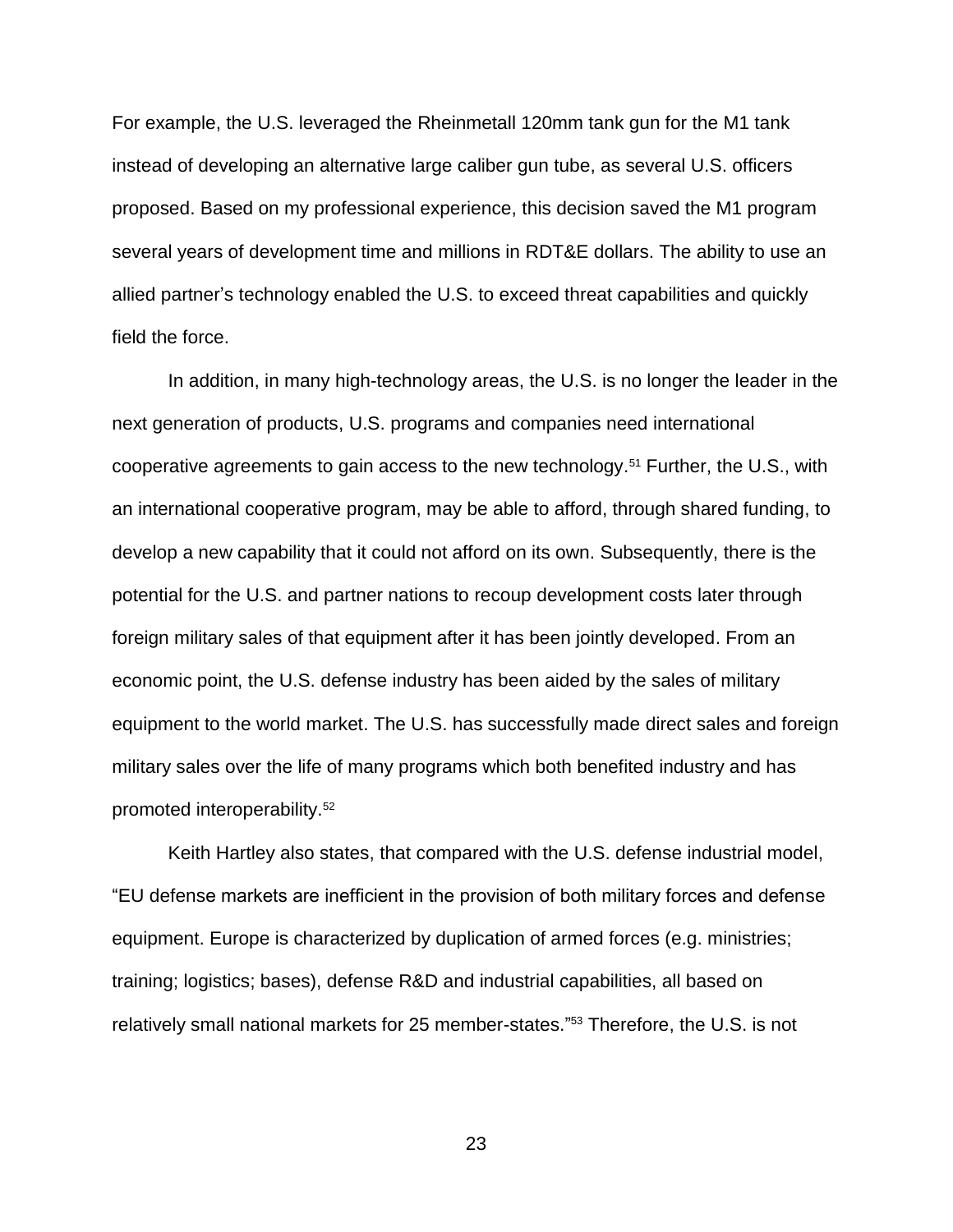giving up any of its abilities or position by joining with allies to develop next generation capable systems. The venture is truly a win-win for all involved.

Concerns have been raised about the globalization of the U.S. national security industrial base. These concerns can be addressed through the provisions the U.S. places on international programs including, requiring U.S. subsidiaries with separate boards, separate network systems and the requirement for U.S. citizens, with appropriate clearance, to work the program. It is also necessary in programs where transparency of technical and economic operations may exist, firewalls between the operating units will be required. The potential benefits of this globalized industrial base will far exceed the possible risks. These benefits include; enhanced military capability, economic benefit, and enhanced competition.<sup>54</sup>

### **Conclusion**

In conclusion, it is clear that for the U.S. and partner nations to acquire costly, state of the art capabilities, they need both financial resources and access to the best technology. Through international cooperative programs, participating nations can reduce their financial burden and expand their access to technology. In the current times of financial constraint, felt by all countries, international cooperation is the realist approach to addressing these challenges.

While the issue national dependency might prevent specialization in military forces within an alliance, there are incentives for partner nations to seek expertise in other areas, such as producing unique defense components as an option. Some of this type of specialization already exists, for example, Germany is known for fine optics. This approach depends on significant differences in comparative advantage offering mutual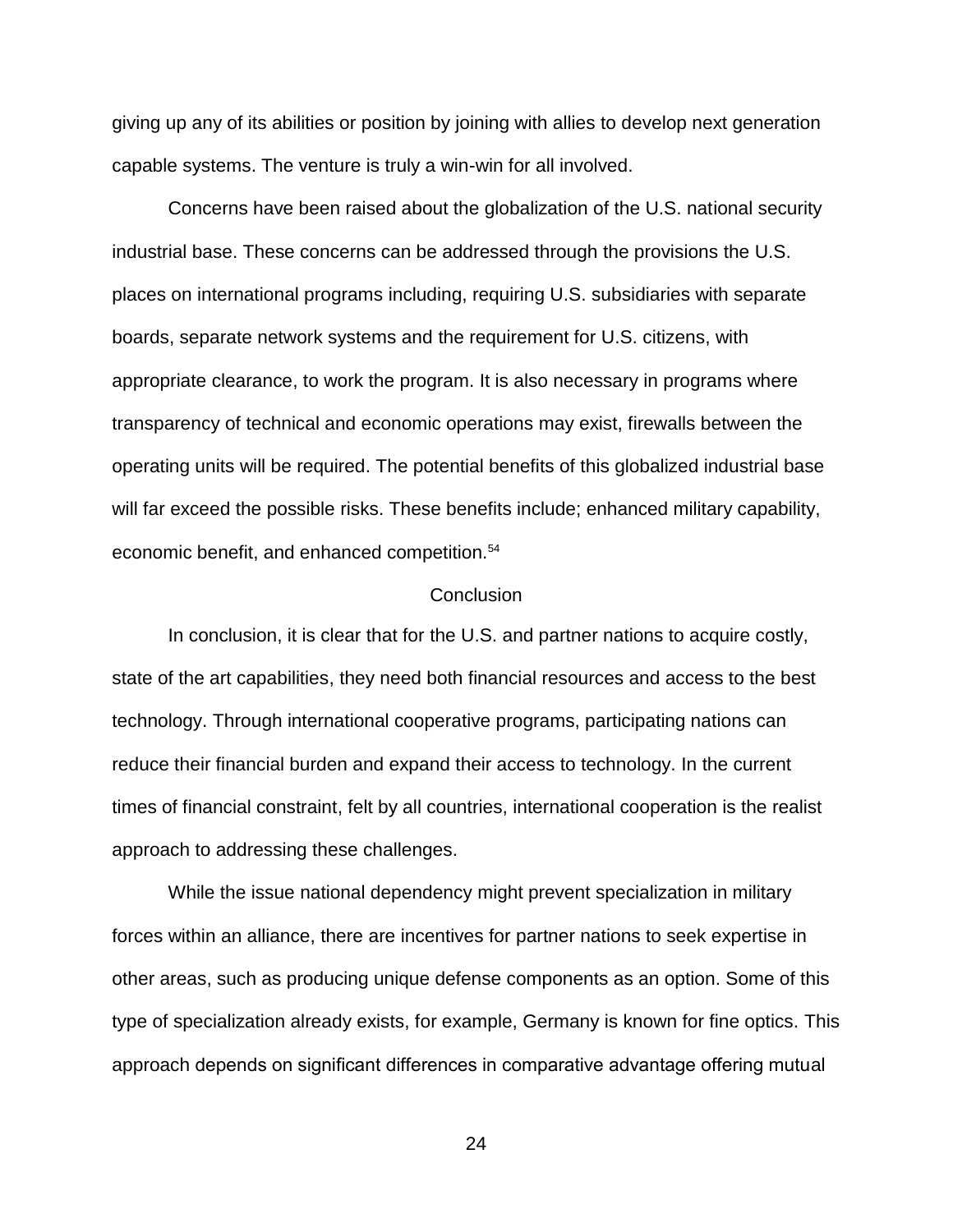gains from specialization and free trade, with such gains reinforced through scales

economy. 55

Lastly, the Capstone Concept for Joint Operations highlights the importance of

international cooperative programs,

Globally integrated operations place a premium on partnering. This allows expertise and resources existing outside the U.S. military to be better integrated in a variety of operational contexts. The complex security challenges of the future almost invariably will require more than the military instrument of national power. Joint Forces must be able to integrate effectively with U.S. governmental agencies, partner militaries, and indigenous and regional stakeholders.<sup>56</sup>

The United States cannot afford to go it alone in national defense of national security.

The U.S. must embrace the international cooperative programs approach in DoD and

the national agencies in which we have strong partners and common end-states, such

as defeating state and non-state actors, stopping criminal elements, and addressing

humanitarian efforts. The international cooperative program can be a win-win for all who

participate.

# Endnotes

<sup>1</sup> Jacques S. Gansler, *Democracy's Arsenal: Creating a Twenty-first-Century Defense Industry* (Cambridge, MA: MIT Press, 2011), 307.

<sup>2</sup> U.S. Department of Defense, *Defense Acquisition System,* DoD 5000.01 (Washington, DC: U.S. Department of Defense, May 12, 2003), enclosure 1, paragraph E1.1.1, 2007.

<sup>3</sup> Office of the Director for International Cooperation, *International Cooperation in*  Acquisition, Technology and Logistics (IC in AT&L) Handbook, 7<sup>th</sup> ed. (Washington, DC: Office of the Director for International Cooperation, May 2012), 8.

<sup>4</sup> U.S. Department of Defense, *Cooperative Logistics Supply Support Arrangements*, DoD Instruction 2000.20 (Washington, DC: U.S. Department of Defense, August 29, 2005).

<sup>5</sup> Office of the Director for International Cooperation, *International Cooperation in Acquisition, Technology and Logistics*, 12.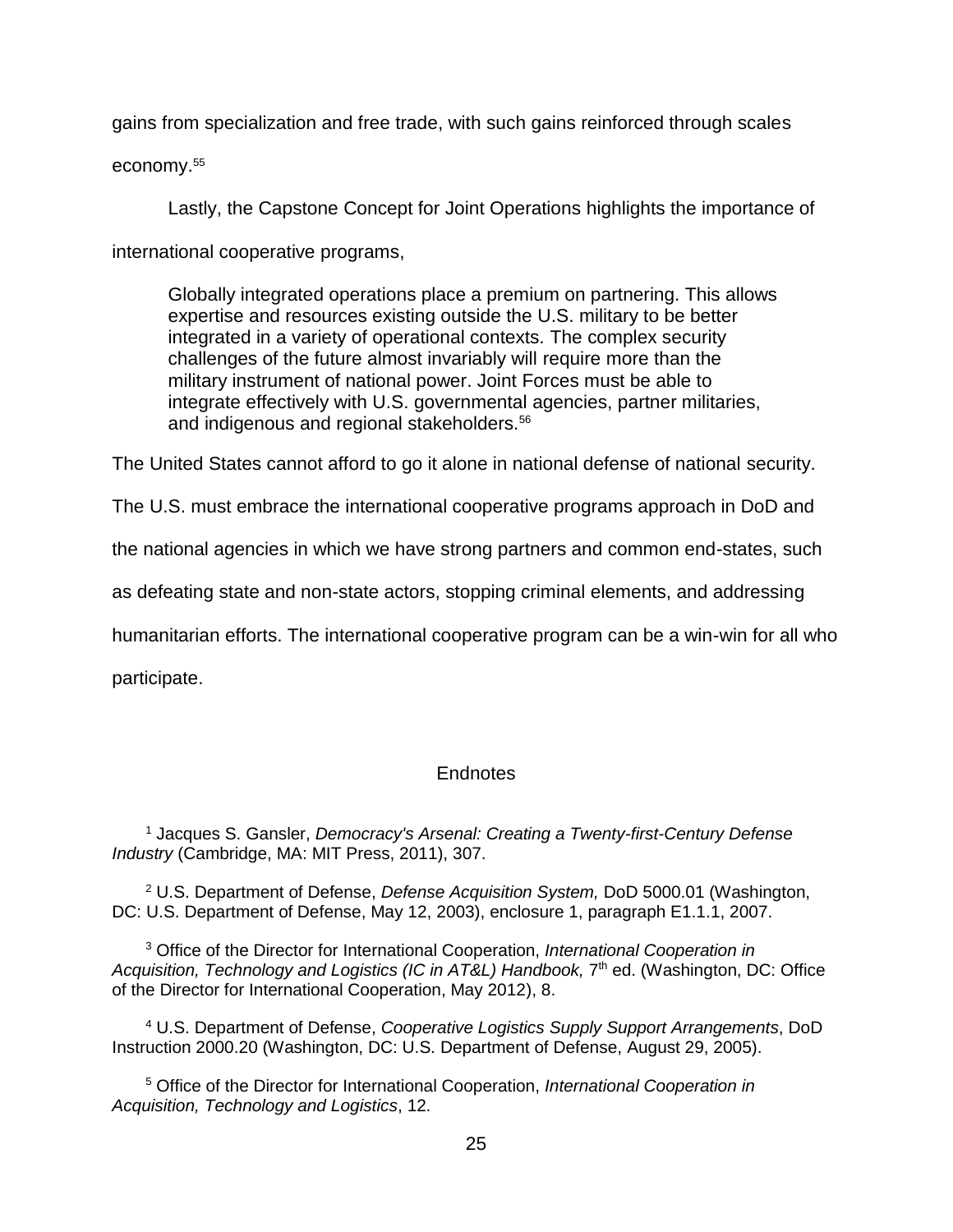$<sup>6</sup>$  Ibid., 3.</sup>

<sup>7</sup> Craig J. Mallory, "International Programs Contribute To Affordability," *Defense AT&L* 40, no. 5 (2011): 59.

<sup>8</sup> Ibid.

<sup>9</sup> Ibid.

<sup>10</sup> Office of the Director for International Cooperation, *International Cooperation in Acquisition, Technology and Logistics*, 6.

<sup>11</sup> Keith Hartley, "Defence Industrial Policy in a Military Alliance," *Journal of Peace Research* 43, no. 4 (2006): 473-489.

<sup>12</sup> National Defense Authorization Act of 2016, Public Law 1356, 114th Cong., 1<sup>st</sup> sess. (November 30, 2015), 164.

 $13$  Ibid.

<sup>14</sup> S. G. Di Domenico, *International Armament Cooperative Programs: Benefits, Liabilities, and Self-Inflicted Wounds - The JSF as a Case Study* (Maxwell AFB, AL: Air War College, Center for Strategy and Technical Center, 2006).

<sup>15</sup> Lockheed Martin, *Lockheed Martin Team Wins Joint Strike Fighter Competition Press Release* (Bethesda, MD: Lockheed Martin, October 26, 2001).

<sup>16</sup> Hartley, "Defence Industrial Policy in a Military Alliance," 473-489.

<sup>17</sup> Di Domenico, *International Armament Cooperative Programs.*

<sup>18</sup> Gansler, *Democracy's Arsenal,* 17.

<sup>19</sup> Office of the Director for International Cooperation, *International Cooperation in Acquisition, Technology and Logistics*, 112.

 $20$  J.S. Smyth, "Impact of the Buy American Act on Program Managers, National Technical Information Service," *Acquisition Review Quarterly,* Summer 1999, 263.

<sup>21</sup> U.S. Government Accountability Office, *High-Risk Series: An Update* (Washington, DC: U.S. Government Accountability Office, January 2007), 26.

<sup>22</sup> Office of the Director for International Cooperation, *International Cooperation in Acquisition, Technology and Logistics*, 112.

 $23$  Ibid.

<sup>24</sup> Richard D. Kruger, *Technology Transfer and U.S. National Security Policy: The Joint Strike Fighter* (Fairfax, VA: George Mason University, 2010), 297.

<sup>25</sup> *National Defense Authorization Act of 2016*, 166.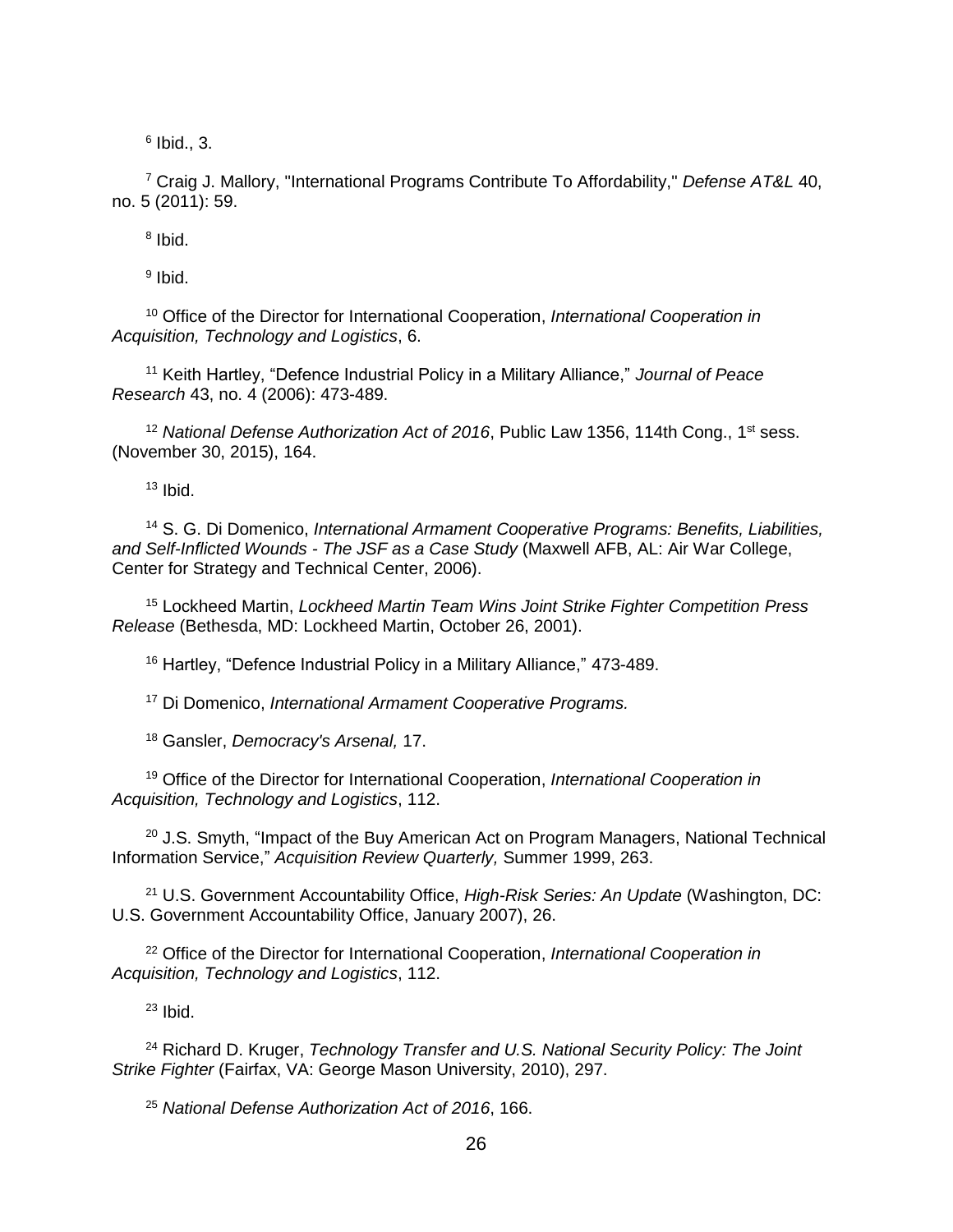<sup>26</sup> Scott Maucione, "Kendall Voluntarily Loosens Grip on Some Acquisition Powers," *federalnewsradio.com*, September 18, 2015, [http://federalnewsradio.com/defense/2015/09/kendall-voluntarily-loosens-grip-acquisition](http://federalnewsradio.com/defense/2015/09/kendall-voluntarily-loosens-grip-acquisition-powers/)[powers/](http://federalnewsradio.com/defense/2015/09/kendall-voluntarily-loosens-grip-acquisition-powers/) (accessed March 24, 2016).

 $27$  Ibid.

<sup>28</sup> Aaron Mehta and Joe Gould, "McCain Wins Big With Acquisition Reform," *Defense News,* October 5, 2015, [http://www.defensenews.com/story/defense/policy](http://www.defensenews.com/story/defense/policy-budget/2015/10/05/mccain-wins-big-acquisition-reform/73217188/)[budget/2015/10/05/mccain-wins-big-acquisition-reform/73217188/](http://www.defensenews.com/story/defense/policy-budget/2015/10/05/mccain-wins-big-acquisition-reform/73217188/) (accessed March 24, 2016).

<sup>29</sup> Di Domenico, *International Armament Cooperative Programs*.

<sup>30</sup> U.S. Government Accountability Office, *Military Service Chiefs' Views on Acquisition*, GAO-15-469 (Washington, DC: U.S. Government Accountability Office, June 11, 2015).

 $31$  Ibid.

 $32$  Ibid.

<sup>33</sup> Gansler, *Democracy's Arsenal*, 307.

<sup>34</sup> Center for Strategic International Studies, *European Defense Trends, Budgets, Regulatory Frameworks, and the Industrial Base* (Washington, DC: Center for Strategic International Studies, November 2010), Executive Summary-X.

 $35$  Ibid.

<sup>36</sup> Hartley, "Defence Industrial Policy in a Military Alliance," 473-489.

 $37$  Ibid.

38 "Government Executive," August 15, 2007, in Gansler, *Democracy's Arsenal*, 63.

<sup>39</sup> Office of the Director for International Cooperation, *International Cooperation in Acquisition, Technology and Logistics*, 113.

<sup>40</sup> Richard D. Kruger, *Technology Transfer and U.S. National Security Policy: The Joint Strike Fighter* (Fairfax, VA: George Mason University*,* 2010), 280.

<sup>41</sup> Srdjan Vucetic and Kim Richard Nossal, "The International Politics of the F-35 Joint Strike Fighter," *International Journal*, Winter 2012-2013.

<sup>42</sup> Mallory, "International Programs Contribute To Affordability."

<sup>43</sup> Transparency International*, Defence Offsets: Addressing the Risks of Corruption & Raising Transparency 18* (London: Transparency International, 2010), 43.

<sup>44</sup> U.S. Department of Commerce, *Offsets in Defense Trade: Sixteenth Study* (Washington, DC: U.S. Department of Commerce, 2012).